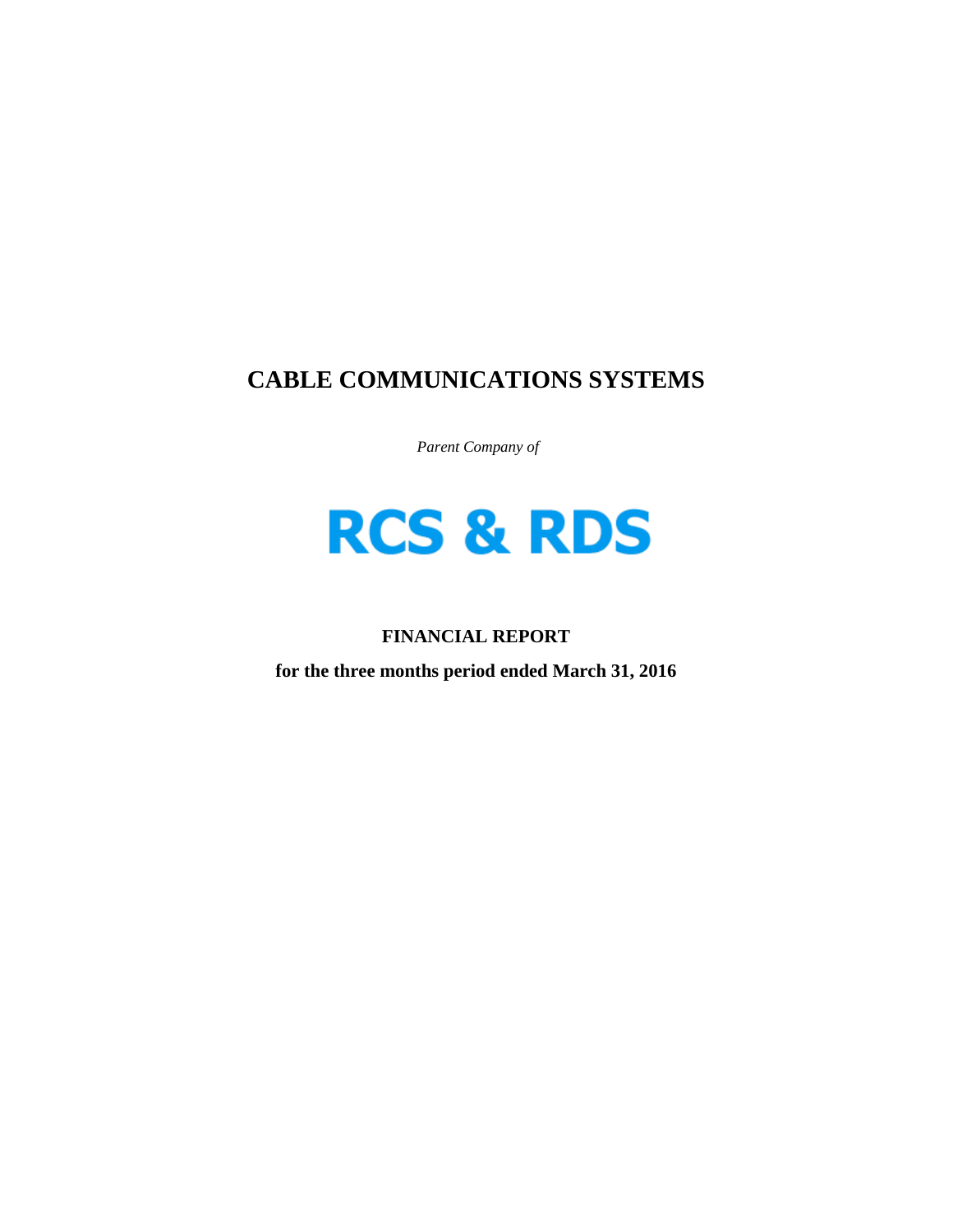# **Table of Contents**

| MANAGEMENT'S DISCUSSION AND ANALYSIS OF FINANCIAL CONDITION AND RESULTS OF |  |
|----------------------------------------------------------------------------|--|
|                                                                            |  |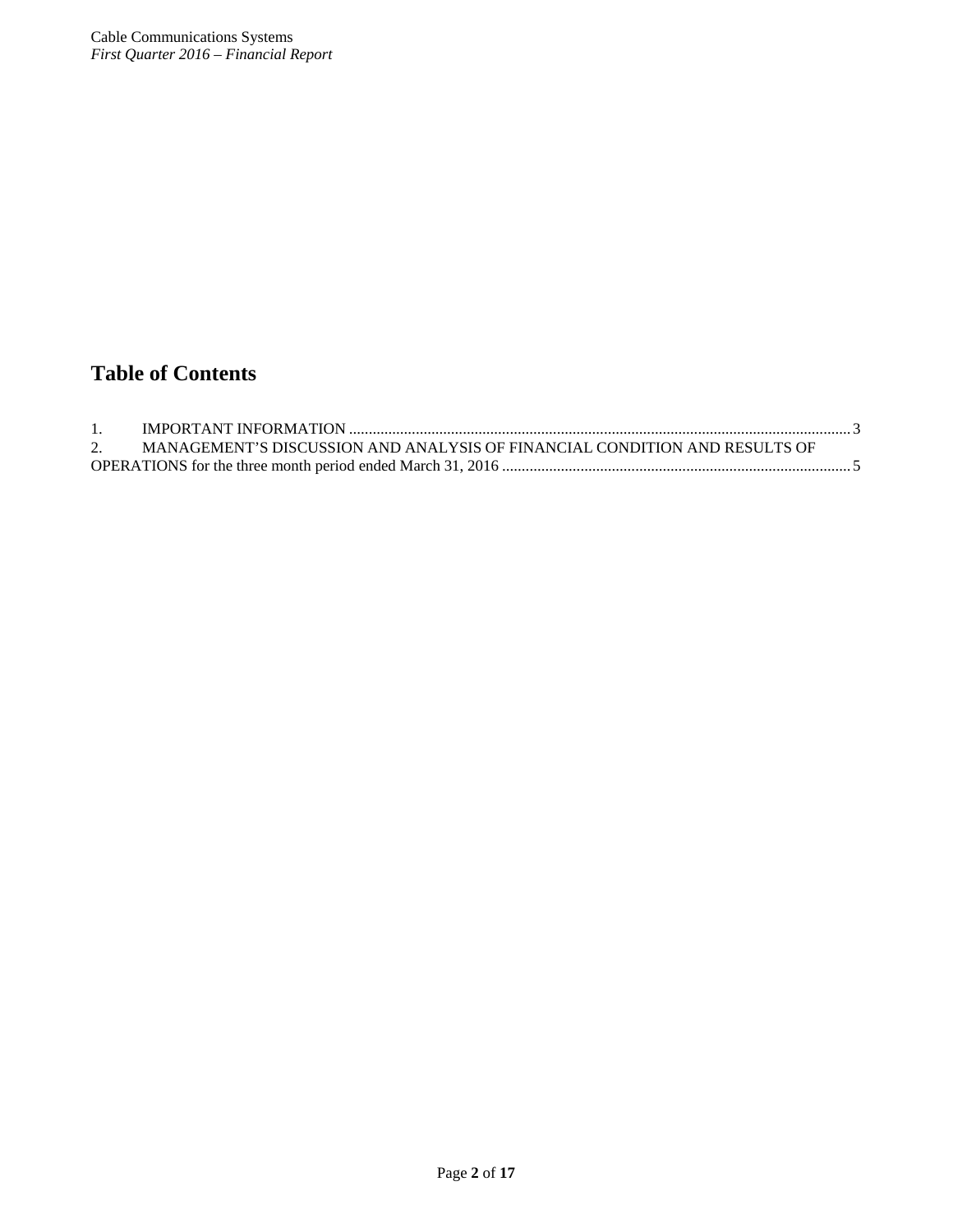# **1. IMPORTANT INFORMATION**

# **FORWARD-LOOKING STATEMENTS**

Certain statements in this report are not historical facts and are forward-looking. Forward-looking statements include statements concerning our plans, expectations, projections, objectives, targets, goals, strategies, future events, future operating revenues or performance, capital expenditures, financing needs, plans or intentions relating to acquisitions, our competitive strengths and weaknesses, our business strategy, and the trends we anticipate in the industries and the political and legal environments in which we operate and other information that is not historical information.

Words such as "believe," "anticipate," "estimate," "target," "potential," "expect," "intend," "predict," "project," "could," "should," "may," "will," "plan," "aim," "seek" and similar expressions are intended to identify forward-looking statements but are not the exclusive means of identifying such statements.

The forward-looking statements contained in this report are largely based on our expectations, which reflect estimates and assumptions made by our management. These estimates and assumptions reflect our best judgment based on currently known market conditions and other factors, some of which are discussed below. Although we believe such estimates and assumptions to be reasonable, they are inherently uncertain and involve a number of risks and uncertainties that are beyond our control. In addition, management's assumptions about future events may prove to be inaccurate. All readers are cautioned that the forward-looking statements contained in this report are not guarantees of future performance, and we cannot assure any reader that such statements will be realized or the forward-looking events and circumstances will occur.

By their very nature, forward-looking statements involve inherent risks and uncertainties, both general and specific, many of which are beyond our control, and risks exist that the predictions, forecasts, projections and other forward-looking statements will not be achieved. You should be aware that a number of important factors could cause actual results to differ materially from the plans, objectives, expectations, estimates and intentions expressed in such forward-looking statements. These factors include, without limitation, various risks related to our business, risks related to regulatory matters and litigation, risks related to investments in emerging markets, risks related to our financial position as well as risks related to the notes and the related guarantee.

Any forward-looking statements are only made as of the date of this report. Accordingly, we do not intend, and do not undertake any obligation, to update forward-looking statements set forth in this report. You should interpret all subsequent written or oral forward-looking statements attributable to us or to persons acting on our behalf as being qualified by the cautionary statements in this report. As a result, you should not place undue reliance on such forwardlooking statements.

# **OPERATING AND MARKET DATA**

In this report, we refer to persons who subscribe to one or more of our services as customers. We use the term revenue generating unit ("**RGU**") to designate a subscriber account of a customer in relation to one of our services. An individual customer may represent one or several RGUs depending on the number of our services to which it subscribes.

More specifically:

- for our cable TV and DTH services, we count each basic package that we invoice to a customer as an RGU, without counting separately the premium add-on packages that a customer may subscribe for;
- for our fixed internet and data services, we consider each subscription package to be a single RGU;
- for our fixed-line telephony and mobile telephony businesses, we consider each phone line that we invoice to be a separate RGU, so that a customer will represent more than one RGU if it has subscribed for more than one phone line (whether fixed-line or mobile); and
- we considered our mobile data RGUs to be comprised of customers who use mobile data services, which are paid for on a stand-alone basis and not as a part of an ordinary mobile telephony subscription. These include among others USB dongles, stand-alone smartphone mobile data subscriptions and international data roaming.

Since RGUs can be defined differently by different companies within our industry, you should use caution in comparing our RGU figures to those of our competitors.

We use the term average revenue per unit ("**ARPU**") to refer to the average monthly revenue per RGU in each business line or geographic segment and we calculate it by dividing the total revenue per business line or country for that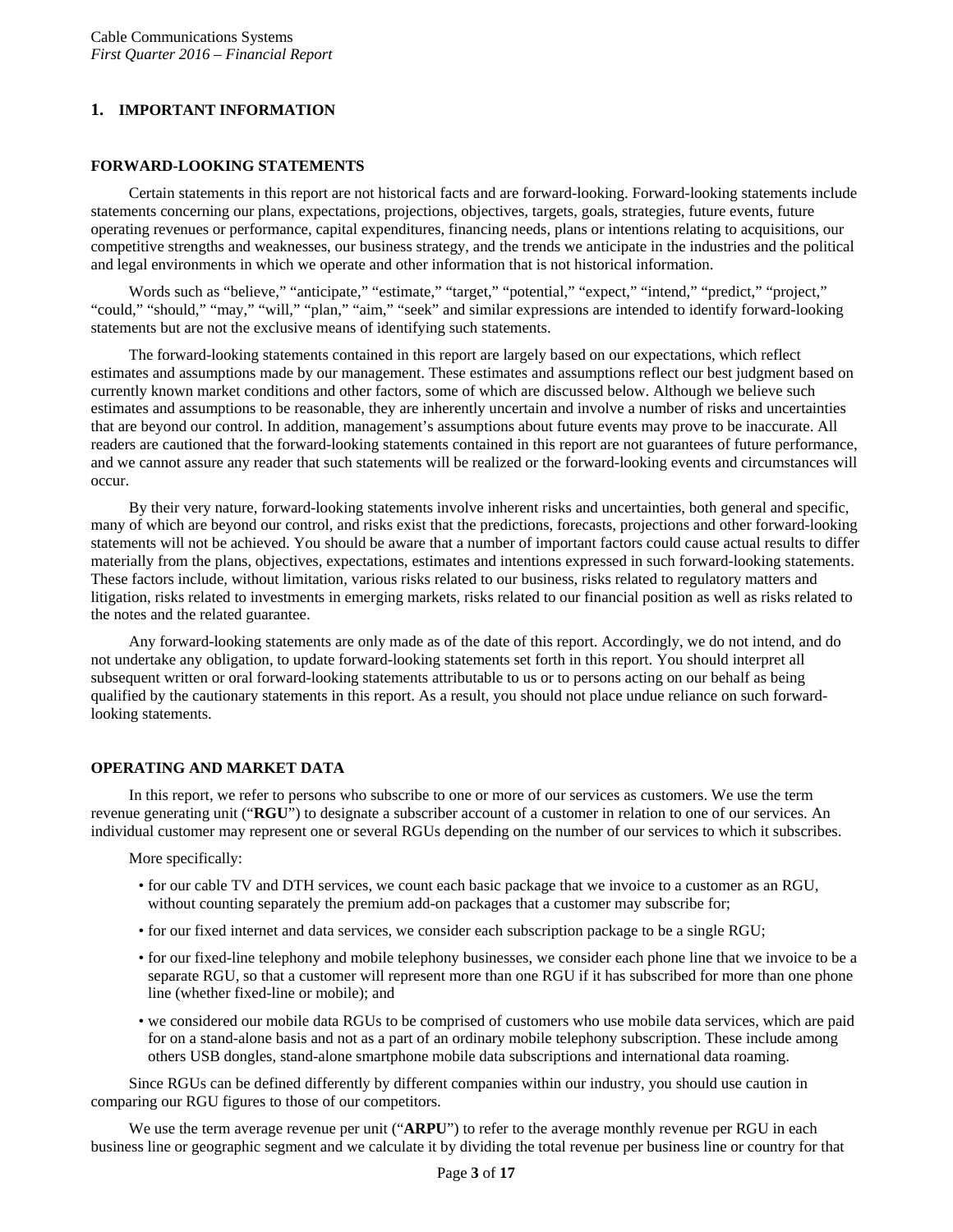month, by the total number of RGUs for that business line or country invoiced for services in that month, without differentiating between various types of subscription packages or the number and nature of services an individual customer subscribes for. As our definition of RGU is different for our different business lines, you should use caution when trying to compare ARPU between our business lines. In addition, because we calculate ARPU differently from some of our competitors, you should use caution when comparing our ARPU figures with those of other telecommunications companies.

Where information has been sourced from a third party, such information has been accurately reproduced and as far as we are aware and are able to ascertain from information published by such third party, no facts have been omitted which would render the reproduced information inaccurate or misleading. However, you should keep in mind that we have not independently verified information we have obtained from industry and government sources. These information and statements from our internal estimates and surveys have not been verified by any independent sources.

# **NON-GAAP FINANCIAL MEASURES**

In this report, we present certain financial measures that are not defined in and, thus, not calculated in accordance with IFRS, U.S. GAAP or generally accepted accounting principles in any other relevant jurisdiction. This includes EBITDA and Adjusted EBITDA (each as defined below). Because these measures are not standardized, companies can define and calculate these measures differently, and therefore we urge you not to use them as a basis for comparing our results with those of other companies.

We calculate EBITDA by adding back to consolidated operating profit/(loss) our charges for depreciation, amortization and impairment of assets. Adjusted EBITDA is defined as EBITDA adjusted for the effect of extraordinary or one-off items. In addition, we adjust EBITDA for mark to market results (unrealised) from fair value assessment of energy trading contracts. EBITDA and Adjusted EBITDA under our definition may not be comparable to similar measures presented by other companies and labelled "EBITDA". We believe that EBITDA and Adjusted EBITDA are useful analytical tools for presenting a normalized measure of cash flows that disregards temporary fluctuations in working capital, including due to fluctuations in inventory levels and due to timing of payments received or payments made. Since operating profit and actual cash flows for a given period can differ significantly from this normalized measure, we urge you to consider these figures for any period together with our data for cash flows from operations and other cash flow data and our operating profit. You should not consider EBITDA or Adjusted EBITDA a substitute for operating profit or cash flows from operating activities.

We define EBITDA margin as the ratio of EBITDA to revenues (for March 31, 2016 and March 31, 2015, Adjusted EBITDA).

The covenants computation for the Notes uses EBITDA which may be different from the EBITDA/Adjusted EBITDA presented in this report.

# **ROUNDING**

Certain amounts that appear in this report have been subject to rounding adjustments. Accordingly, figures shown as totals in certain tables may not be an arithmetic aggregation of the figures that precede them.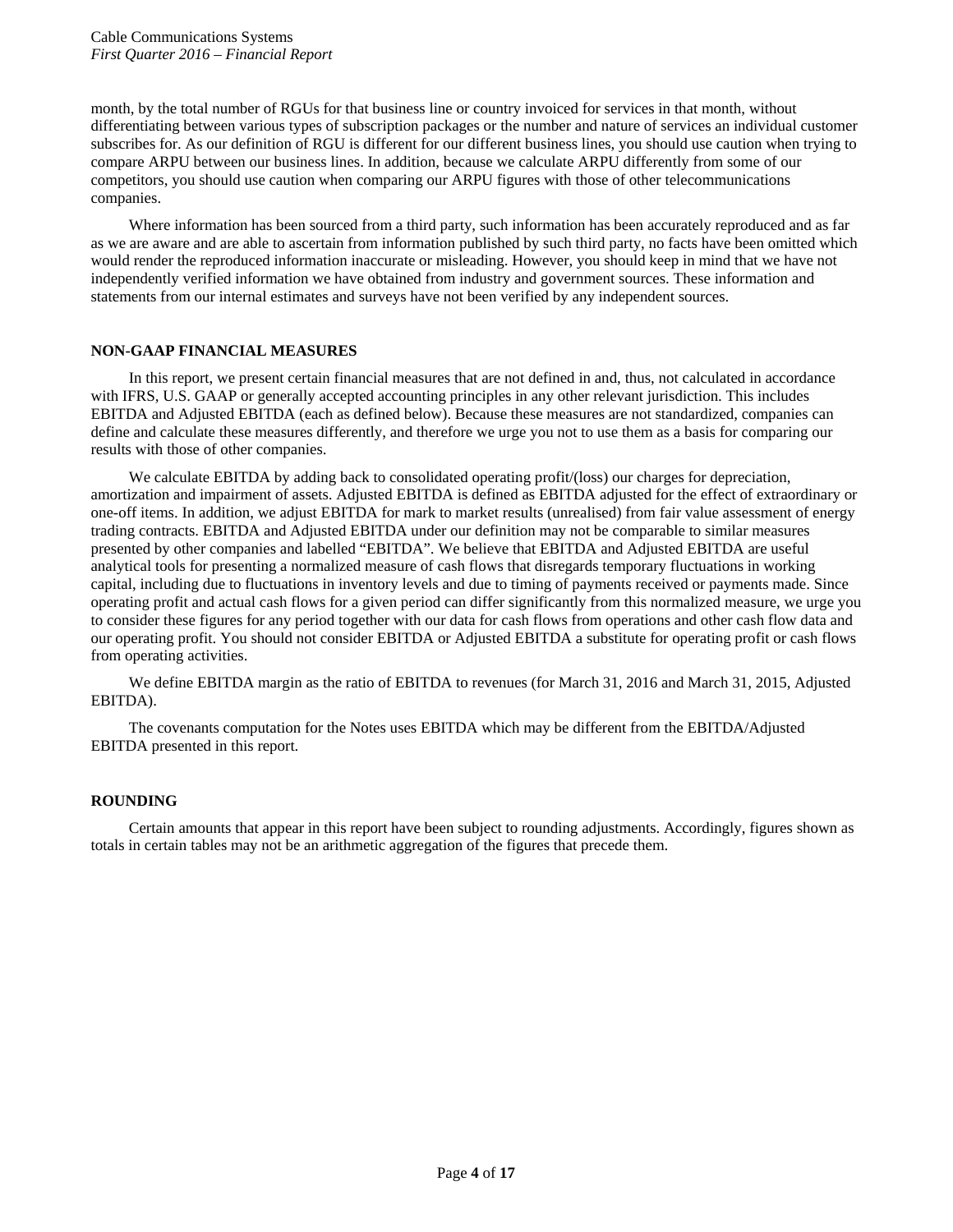# **2. MANAGEMENT'S DISCUSSION AND ANALYSIS OF FINANCIAL CONDITION AND RESULTS OF OPERATIONS for the three month period ended March 31, 2016**

*This report includes and analyses the unaudited condensed consolidated financial statements of the Company as of March 31, 2016.* 

*The following discussion and analysis of the financial condition and results of operations of the Company and its subsidiaries should be read in conjunction with the unaudited condensed consolidated interim financial report of the Company and its subsidiaries as at and for the three months ended March 31, 2016 and the related notes, prepared in accordance with IFRS.*

*The following discussion includes forward-looking statements based on assumptions about our future business.* 

#### **OVERVIEW**

We are a leading provider of pay TV and telecommunications services in Romania and Hungary and of mobile services as an MVNO to the large Romanian communities in Spain and Italy. Our service offerings include cable TV, fixed internet and data, fixed- line telephony, mobile telephony, mobile internet and data and DTH satellite television services. We offer our own TV channels and pay TV services, which carry premium movies and sports content, as well as channels produced by third parties to our customers in Romania and Hungary through our cable TV and DTH satellite television platforms.

For the three months ended March 31, 2016, we had revenues of €199.8 million, net profit of €13.0 million and Adjusted EBITDA of €64.0 million.

# **RECENT DEVELOPMENTS**

#### **Business**

In February 2016 the Group has concluded a new loan agreement in amount of RON 32 million (EUR 7.2 million equivalent) repayable in 5 years, which was used for the acquisition of a property in Bucharest. Out of the total facility, the amount drawn was RON 31.6 million (EUR 7.1 million equivalent).

In March 2016 the national roaming agreement with Vodafone was extended for 1 additional year (initially the agreement was signed in March 2014 for 2 years). Our own network covers approximately 94% of the population.

In March 2016 the Group acquired the rights for Formula 1 for the 2016 –2017 seasons.

On 29 April 2016 we repaid the second principal installment from the 2015 Senior Facility, in amount of RON 110 million (EUR 24.6 million equivalent).

#### **BASIS OF FINANCIAL PRESENTATION**

The Company prepares its consolidated financial statements in accordance with IFRS. For the periods analyzed in this report, the Company's presentation currency was the euro.

#### **Functional Currencies and Presentation Currency**

Each of our Group entities prepares its individual financial statements in the currency of the primary economic environment in which it operates; this local currency is the functional currency of the entity.

The Company presents its consolidated financial statements in euros. The Company uses the euro as the presentation currency of its consolidated financial statements under IFRS because the euro is used as a reference currency in the telecommunications industry in the European Union and management analysis and reporting is prepared in euros.

#### **Segments**

Management evaluates business and market opportunities and considers our results primarily on a country by country basis. As such, we report our results of operations in accordance with four geographic segments: Romania,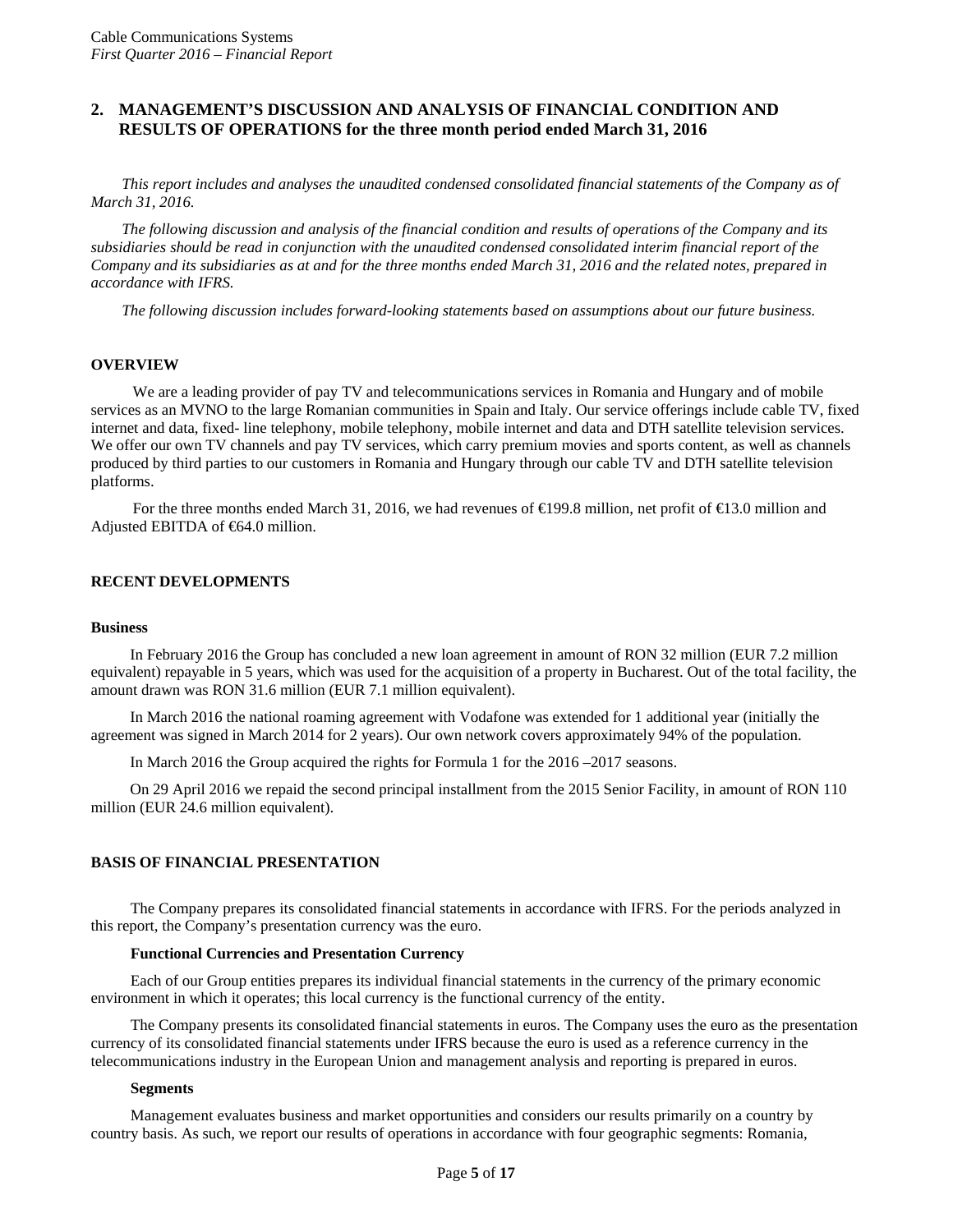Hungary, Spain and Other, which includes Italy. For period ended March, 31 2015, Other includes also the results of Czech Republic subsidiary, disposed of in April 2015.

In addition, we present revenues and certain other financial information in accordance with our six business lines: cable TV, fixed internet and data, fixed-line telephony, mobile telephony, mobile internet and data and DTH.

#### **TRENDS AND OTHER FACTORS IMPACTING OUR RESULTS OF OPERATIONS**

The following are the key factors that have significantly affected our results of operations and financial condition during the periods under review, or which we expect will significantly affect our operations in the future.

## **Exchange Rates**

Our operating subsidiaries record their financial results in their respective functional currencies (principally the Romanian leu; to a lesser extent, the Hungarian forint), which are then translated into euros in preparing our consolidated financial statements. In addition, because the mix of currencies in which our operating expenses are incurred differs significantly from the mix of currencies in which we generate revenue, we are also exposed to significant currency transactional risk.

In recent years, the values of local currencies in the principal countries where we operate have fluctuated considerably relative to the euro, our presentation currency, and the U.S. dollar. We have significant exposure to euro and to a lesser degree to U.S. dollar, as most of our financing agreements are in euro and we purchase certain content and services for our cable TV and DTH businesses in U.S. dollars and euros. In the  $1<sup>st</sup>$  quarter of 2016, compared with the same period in 2015, the Romanian leu depreciated by 0.9% relative to the euro and depreciated by 3.2% relative to the U.S. dollar, and the Hungarian forint declined by 1% relative to the euro and by 3.6% relative to the U.S. dollar. The changes in currencies discussed are computed using the average rates in the period.

Going forward, we plan to continue to present our consolidated financial results in euros. Any further significant appreciation of the euro against our other functional currencies in coming periods could have the effect of significantly reducing our financial results as reported in euro.

The following table sets out the period end and average exchange rates of the euro against each of our local functional currencies, in each case as reported by the relevant central bank on its website (unless otherwise stated):

|                                           | As at and for the year<br>ended December 31 |        | As at and for the three<br>months ended March 31 |        |  |
|-------------------------------------------|---------------------------------------------|--------|--------------------------------------------------|--------|--|
|                                           | 2014                                        | 2015   | 2015                                             | 2016   |  |
|                                           |                                             |        | Value of one euro in the relevant currency       |        |  |
| <b>Romanian leu (RON)</b>                 |                                             |        |                                                  |        |  |
| Period end rate                           | 4.48                                        | 4.52   | 4.41                                             | 4.47   |  |
| Average rate                              | 4.44                                        | 4.45   | 4.45                                             | 4.49   |  |
| <b>Hungarian forint (HUF)</b>             |                                             |        |                                                  |        |  |
| Period end rate                           | 314.89                                      | 313.12 | 299.14                                           | 314.16 |  |
| Average rate                              | 308.66                                      | 309.89 | 308.97                                           | 312.05 |  |
| Czech koruna (CZK)                        |                                             |        |                                                  |        |  |
| Period end Rate                           | 27.73                                       | N.R    | 27.73                                            | N.R    |  |
| Average rate                              | 27.53                                       | 27.62  | 27.53                                            | N.R    |  |
| United States Dollar (USD) <sup>(1)</sup> |                                             |        |                                                  |        |  |
| Period end rate                           | 1.21                                        | 1.09   | 1.08                                             | 1.14   |  |
| Average rate                              | 1.33                                        | 1.11   | 1.13                                             | 1.10   |  |

(1) According to the exchange rates published by the European Central Bank.

In the three months ended March 31, 2016, we had a net foreign exchange gain (which is recognized in net finance income on our statement of comprehensive income) of  $6.9$  million due to the appreciation of the Romanian leu against the euro at the end of the quarter as compared to December 31, 2015. In the three months ended March 31, 2015, we had a net foreign exchange gain of €7.9 million due to the appreciation of the Romanian leu against the euro at the end of the quarter as compared to December 31, 2014.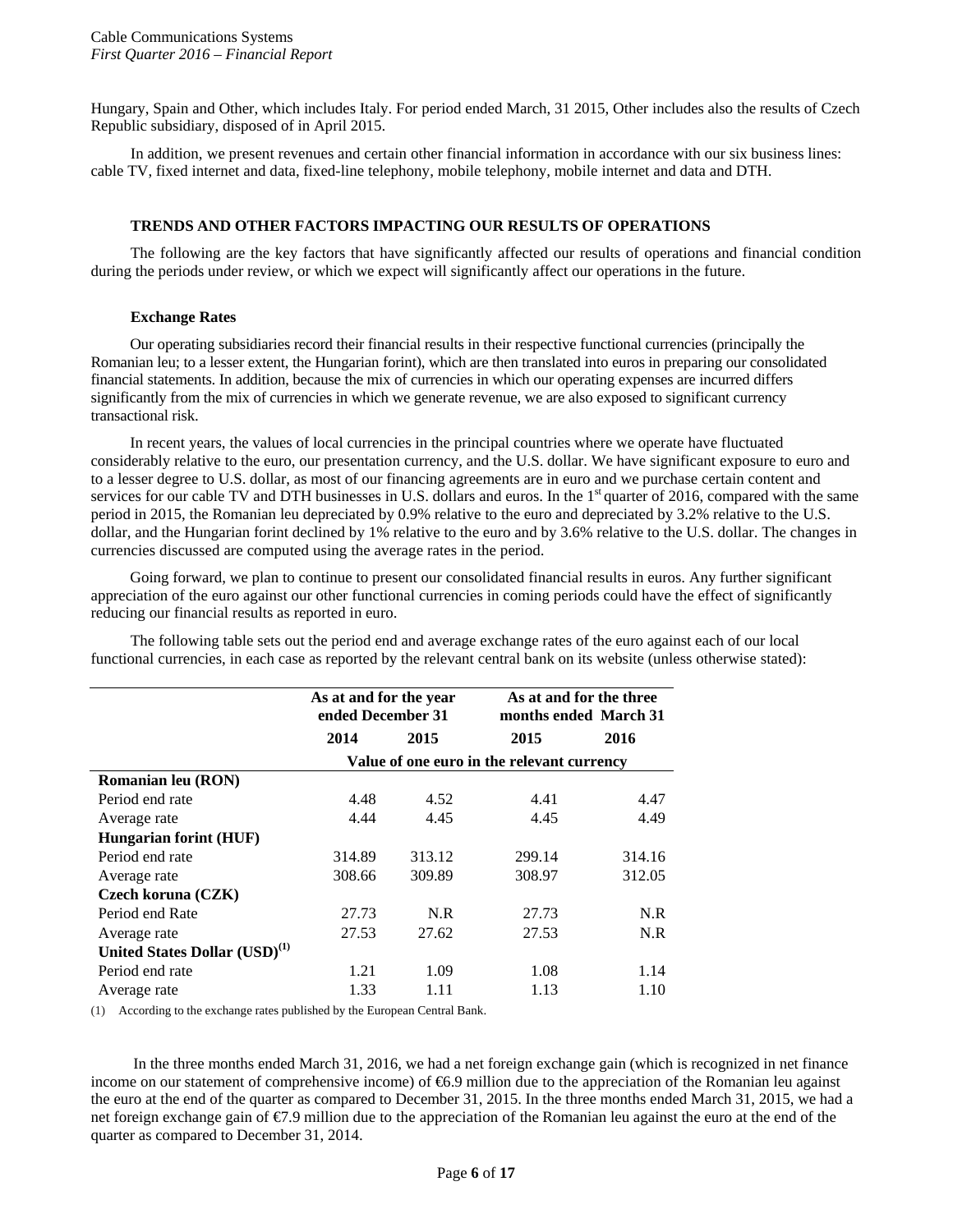#### **Growth in Business, RGUs and ARPU**

Our revenues are most directly a function of the number of our RGUs and ARPU. Neither of these terms is a measure of financial performance under IFRS, nor have these measures been reviewed by an outside auditor, consultant or expert. Each of these measures is derived from management estimates. See "*Important Information – Operating and Market Data*"

The following table shows, by segment and business, our RGUs at the beginning and at the end of the first quarter in each of 2015 and 2016 and ARPU for the three months ended March 31, 2015 and 2016. ARPU figures are not shown on a constant currency basis.

|                                           | <b>RGUs (in thousands)</b> |       |               |                 |       | <b>ARPU (EUR/RGU/month)</b> |                 |       |               |
|-------------------------------------------|----------------------------|-------|---------------|-----------------|-------|-----------------------------|-----------------|-------|---------------|
|                                           |                            |       |               |                 |       |                             | For the three   |       |               |
|                                           |                            |       | $\frac{0}{0}$ |                 |       | $\frac{0}{0}$               | months period   |       | $\frac{0}{0}$ |
|                                           | As at December 31,         |       | change        | As at March 31, |       | change                      | ended March 31, |       | change        |
|                                           | 2014                       | 2015  |               | 2015            | 2016  |                             | 2015            | 2016  |               |
| Romania                                   |                            |       |               |                 |       |                             |                 |       |               |
| Cable $TV^{(1)}$                          | 2,599                      | 2,733 | 5.2%          | 2,633           | 2,752 | 4.5%                        | 5.12            | 5.22  | 2.0%          |
| Fixed Internet and data <sup>(1)</sup>    |                            |       |               |                 |       |                             |                 |       |               |
| Residential                               | 1,745                      | 1,873 | 7.3%          | 1,776           | 1,907 | 7.4%                        | 5.17            | 5.04  | $-2.5%$       |
| <b>Business</b>                           | 89                         | 103   | 15.7%         | 92              | 106   | 15.2%                       | 40.61           | 36.70 | $-9.6%$       |
| Fixed-line telephony                      |                            |       |               |                 |       |                             |                 |       |               |
| Residential                               | 1,346                      | 1,287 | $-4.4%$       | 1,331           | 1,270 | $-4.6%$                     | 1.26            | 1.30  | 3.2%          |
| <b>Business</b>                           | 124                        | 127   | 2.4%          | 124             | 127   | 2.4%                        | 3.63            | 3.72  | 2.5%          |
| Mobile telephony $(1)$                    | 1,388                      | 1,906 | 37.3%         | 1,485           | 2,060 | 38.7%                       | 2.86            | 3.85  | 34.6%         |
| Mobile internet and                       |                            |       |               |                 |       |                             |                 |       |               |
| $data^{\left( 1\right) \left( 2\right) }$ | 739                        | 810   | 9.6%          | 759             | 794   | 4.6%                        | 1.94            | 1.96  | 1.0%          |
| <b>DTH</b>                                | 725                        | 674   | $-7.0%$       | 693             | 666   | $-3.9%$                     | 4.77            | 4.87  | 2.1%          |
| <b>Hungary</b>                            |                            |       |               |                 |       |                             |                 |       |               |
| Cable TV                                  | 411                        | 437   | 6.3%          | 416             | 452   | 8.7%                        | 7.25            | 7.24  | $-0.1%$       |
| Fixed internet and data                   | 347                        | 382   | 10.1%         | 355             | 398   | 12.1%                       | 7.68            | 7.70  | 0.3%          |
| Fixed-line telephony                      | 301                        | 327   | 8.6%          | 307             | 334   | 8.8%                        | 2.19            | 1.74  | $-20.5%$      |
| Mobile internet and data $^{(3)}$         | 19                         | 16    | $-15.8%$      | 18              | 15    | $-16.7%$                    | 6.55            | 6.67  | 1.8%          |
| <b>DTH</b>                                | 330                        | 318   | $-3.6%$       | 326             | 317   | $-2.8%$                     | 7.62            | 7.97  | 4.6%          |
| Spain                                     |                            |       |               |                 |       |                             |                 |       |               |
| Mobile telephony $(4)$                    | 423                        | 491   | 16.1%         | 451             | 510   | 13.1%                       | 9.26            | 9.67  | 4.4%          |
| Mobile internet and data <sup>(4)</sup>   | 187                        | 244   | 30.5%         | 203             | 240   | 18.2%                       | 6.21            | 7.80  | 25.6%         |
| <b>Italy</b>                              |                            |       |               |                 |       |                             |                 |       |               |
| Mobile telephony <sup>(2)(4)</sup>        | 48                         | 59    | 22.9%         | 54              | 62    | 14.8%                       | 10.45           | 10.38 | $-0.7%$       |
| Mobile internet and data $^{(4)}$         | 3                          | 7     | 133.3%        | 3               | 10    | 233.3%                      | 5.98            | 7.37  | 23.2%         |
| Other                                     |                            |       |               |                 |       |                             |                 |       |               |
| $DTH^{(5)}$                               | 134                        | N.M   | $-100.0\%$    | 131             | N.M   | $-100.0\%$                  | 7.76            | 0.00  | $-100.0\%$    |
|                                           |                            |       |               |                 |       |                             |                 |       |               |

(1) In Q4 2015 we recorded certain adjustments which referred to the entire year ended December 31, 2015. For comparison and presentation purposes, revenues for Q1 2015 were restated accordingly. More precisely, a reassessment of revenues from promotions was made, as well as reallocation of revenues between business lines. ARPU comparatives as at March, 31 2015 were restated accordingly.

(2) As of December 31, 2015 we have revised the definition of Mobile Internet and data RGU. Comparative as of December 31, 2014 and March 31, 2015 were restated accordingly. See "Presentation of Financial and Other Data—Operating and Market Data." As of December 31, 2015, the definition for RGU for mobile telephony in Italy was revised to contain only cards having traffic in the last month of the reported period. RGU and ARPU comparatives were restated accordingly as of December 31, 2014 and March 31, 2015.

(3) As a reseller, selling services which utilize the Telenor network under our "Digi" brand.

(4) As an MVNO.

(5) Includes services provided in Czech Republic, the subsidiary being disposed of in April 2015.

N.M – not meaningful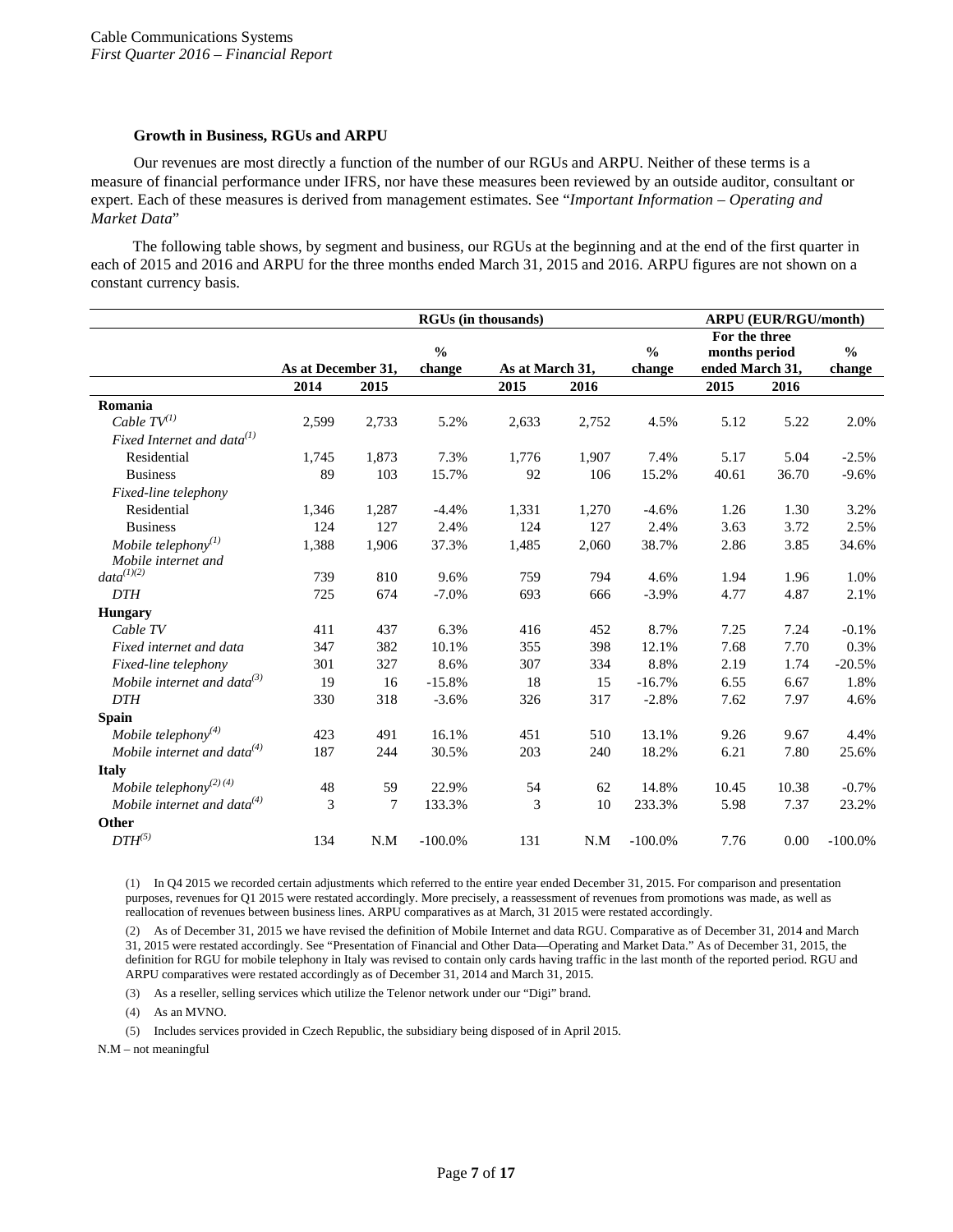# **HISTORICAL RESULTS OF OPERATIONS**

#### **Results of Operations for the three months ended March 31, 2015 and 2016**

|                                                      | Three months ended March 31, |        |  |
|------------------------------------------------------|------------------------------|--------|--|
|                                                      | 2015<br>2016                 |        |  |
|                                                      | (euro in millions)           |        |  |
| <b>Revenues</b>                                      |                              |        |  |
| Romania <sup>(1)</sup>                               | 126.9                        | 145.0  |  |
| Hungary                                              | 31.0                         | 32.9   |  |
| Spain                                                | 16.1                         | 20.5   |  |
| Other                                                | 1.7                          | 2.1    |  |
| Discontinued operations                              | 3.1                          |        |  |
| Elimination of intersegment revenues                 | (0.6)                        | (0.7)  |  |
| <b>Total revenues</b>                                | 178.0                        | 199.8  |  |
|                                                      |                              |        |  |
| <b>Other income</b>                                  | 0.0                          | 3.3    |  |
|                                                      |                              |        |  |
| <b>Operating expenses</b>                            |                              |        |  |
| $Romania^{(1)}$                                      | 85.0                         | 96.6   |  |
| Hungary                                              | 18.7                         | 19.6   |  |
| Spain                                                | 14.0                         | 17.1   |  |
| Other                                                | 2.5                          | 3.1    |  |
| Discontinued operations                              | 2.1                          |        |  |
| Elimination of intersegment expenses                 | (0.6)                        | (0.7)  |  |
| Depreciation, amortization and impairment of         |                              |        |  |
| tangible and intangible assets                       | 47.3                         | 45.7   |  |
| <b>Total operating expenses</b>                      | 168.9                        | 181.5  |  |
|                                                      |                              |        |  |
| <b>Operating profit</b>                              | 9.1                          | 21.6   |  |
|                                                      |                              |        |  |
| Finance income                                       | 7.9                          | 6.9    |  |
| Finance expense                                      | (15.6)                       | (14.2) |  |
| <b>Net finance costs</b>                             | (7.7)                        | (7.4)  |  |
|                                                      |                              |        |  |
| Profit / (Loss) before taxation                      | 1.5                          | 14.3   |  |
| Income tax benefit/(expense)                         | (1.2)                        | (1.3)  |  |
| <b>Profit / (Loss)</b> for the period <sup>(1)</sup> | 0.3                          | 13.0   |  |

(1) In Q4 2015 we recorded certain adjustments which referred to the entire year-ended December 31, 2015. For comparison and presentation purposes, Q1 2015 results were restated accordingly. The net impact of the restatement in Q1 2015 is a surplus of EUR 0.35 million for EBITDA and Net result for the period.

#### *Revenues*

Our revenues for the three months ended March 31, 2016 were €199.8 million, compared with €178.0 million (restated) for the three months ended March 31, 2015, an increase of 12.2%. On a constant currency basis (by reference to the three month period ended March 31, 2015 average exchange rates), our revenues would have been higher by €1.3 million, meaning total revenues of  $\epsilon 201.1$  million for the three months ended March 31, 2016, an aggregate increase of 13%.

Our revenues from continued operations for the three months ended March 31, 2016 were €199.8 million, compared with €174.9 million (restated) for the three months ended March 31, 2015, an increase 14.2%.

The following tables show the distribution of revenues by country and business line for the three months ended March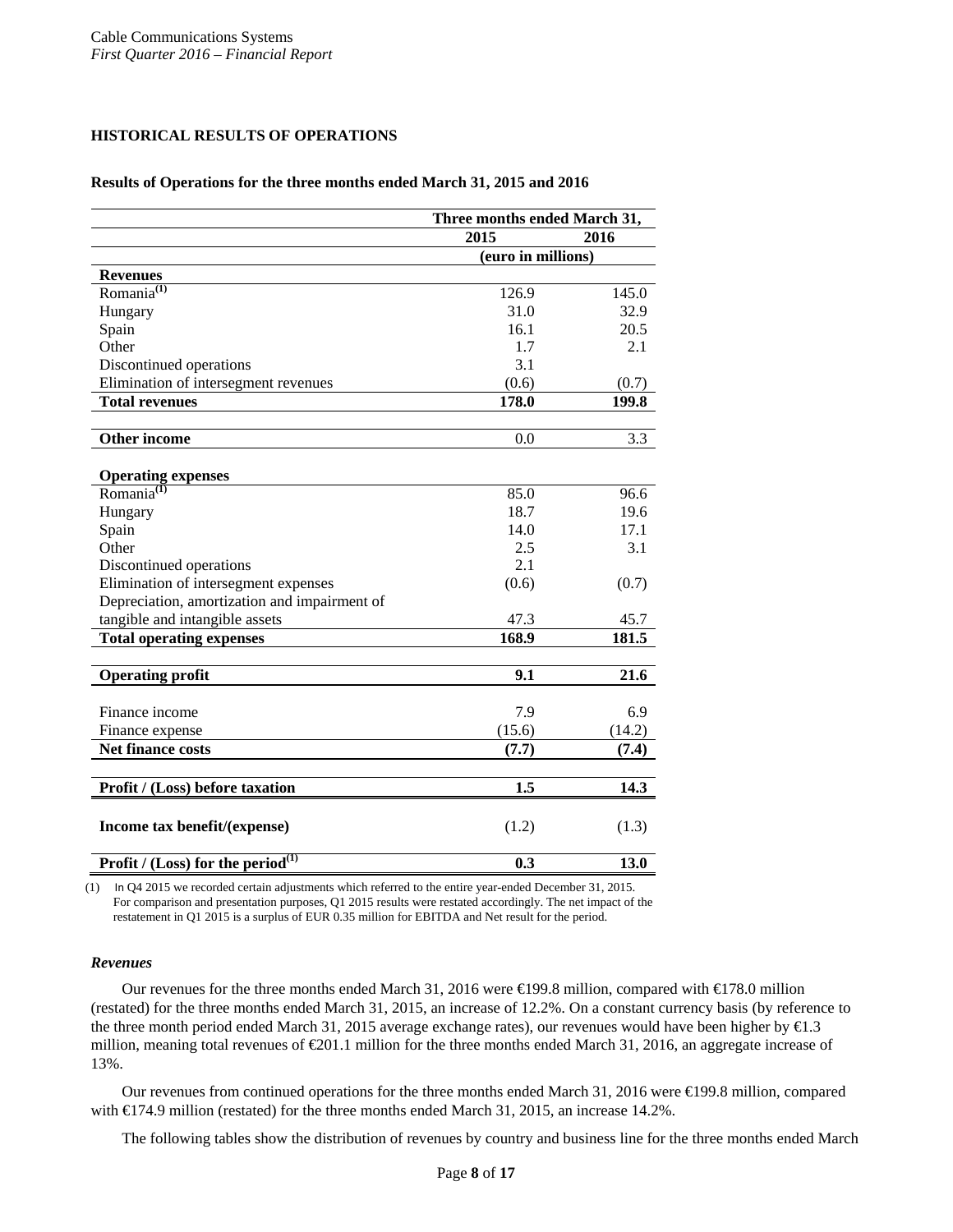31, 2015 and 2016 and the revenues calculated on constant currency basis:

|                                | Three months ended | $\frac{0}{0}$ |            |
|--------------------------------|--------------------|---------------|------------|
|                                |                    | March 31,     |            |
|                                | 2015               | 2016          |            |
|                                | (euro in millions) |               |            |
| Romania <sup>(1)</sup>         |                    |               |            |
| Cable TV                       | 40.2               | 43.0          | 7.0%       |
| Fixed internet and data        | 38.3               | 40.1          | 4.7%       |
| Fixed-line telephony           | 6.4                | 6.4           | 0.0%       |
| Mobile telephony               | 12.3               | 22.9          | 86.2%      |
| Mobile internet and data       | 4.4                | 4.7           | 6.8%       |
| <b>DTH</b>                     | 10.1               | 9.8           | $-3.0\%$   |
| Other revenues                 | 14.7               | 17.8          | 19.7%      |
| <b>Total</b>                   | 126.5              | 144.6         | 14.3%      |
| <b>Hungary</b>                 |                    |               |            |
| Cable TV                       | 9.0                | 9.7           | 7.8%       |
| Fixed internet and data        | 8.1                | 9.0           | 11.1%      |
| Fixed-line telephony           | 2.0                | 1.7           | $-15.0%$   |
| Mobile internet and data       | 0.4                | 0.3           | $-25.0%$   |
| <b>DTH</b>                     | 7.5                | 7.6           | 1.3%       |
| Other revenues                 | 4.1                | 4.6           | 12.2%      |
| <b>Total</b>                   | 31.0               | 32.9          | 6.1%       |
| <b>Spain</b>                   |                    |               |            |
| Mobile telephony               | 12.1               | 14.5          | 19.8%      |
| Mobile internet and data       | 3.6                | 5.7           | 58.3%      |
| Other                          | 0.1                | 0.0           | $-100.0\%$ |
| <b>Total</b>                   | 15.8               | 20.2          | 27.8%      |
| <b>Italy</b>                   |                    |               |            |
| Mobile telephony               | 1.6                | 1.9           | 18.8%      |
| Mobile internet and data       | 0.1                | 0.2           | 100.0%     |
| Other                          | 0.0                | 0.1           | N.M        |
| <b>Total</b>                   | 1.7                | 2.1           | 23.5%      |
| <b>Discontinued operations</b> |                    |               |            |
| <b>DTH</b>                     | 3.1                |               | N.M        |
| <b>Total</b>                   | 3.1                |               | N.M        |
|                                |                    |               |            |
| <b>Total</b>                   | 178.0              | 199.8         | 12.2%      |

(1) In Q4 2015 we recorded certain adjustments which referred to the entire year ended December 31, 2015. For comparison and presentation purposes, revenues for Q1 2015 were rested accordingly.

More precisely a reassessment of revenues from promotions was made, as well as reallocation of revenues between business lines.

## **Revenues in Euro millions in constant currency**

|                                     | Three months ended March 31, |                 |  |  |
|-------------------------------------|------------------------------|-----------------|--|--|
| <b>Segment</b>                      | 2015                         | 2016            |  |  |
|                                     |                              | <b>Constant</b> |  |  |
|                                     | Actual                       | <b>Currency</b> |  |  |
| Romania                             | 126.9                        | 146.0           |  |  |
| Hungary                             | 31.0                         | 33.2            |  |  |
| Spain                               | 16.1                         | 20.5            |  |  |
| Other                               | 1.7                          | 2.1             |  |  |
| Discontinued operations             | 3.1                          |                 |  |  |
| Elimination of intersegment revenue | (0.6)                        | (0.7)           |  |  |
| <b>Total</b>                        | 178.0                        | 201.1           |  |  |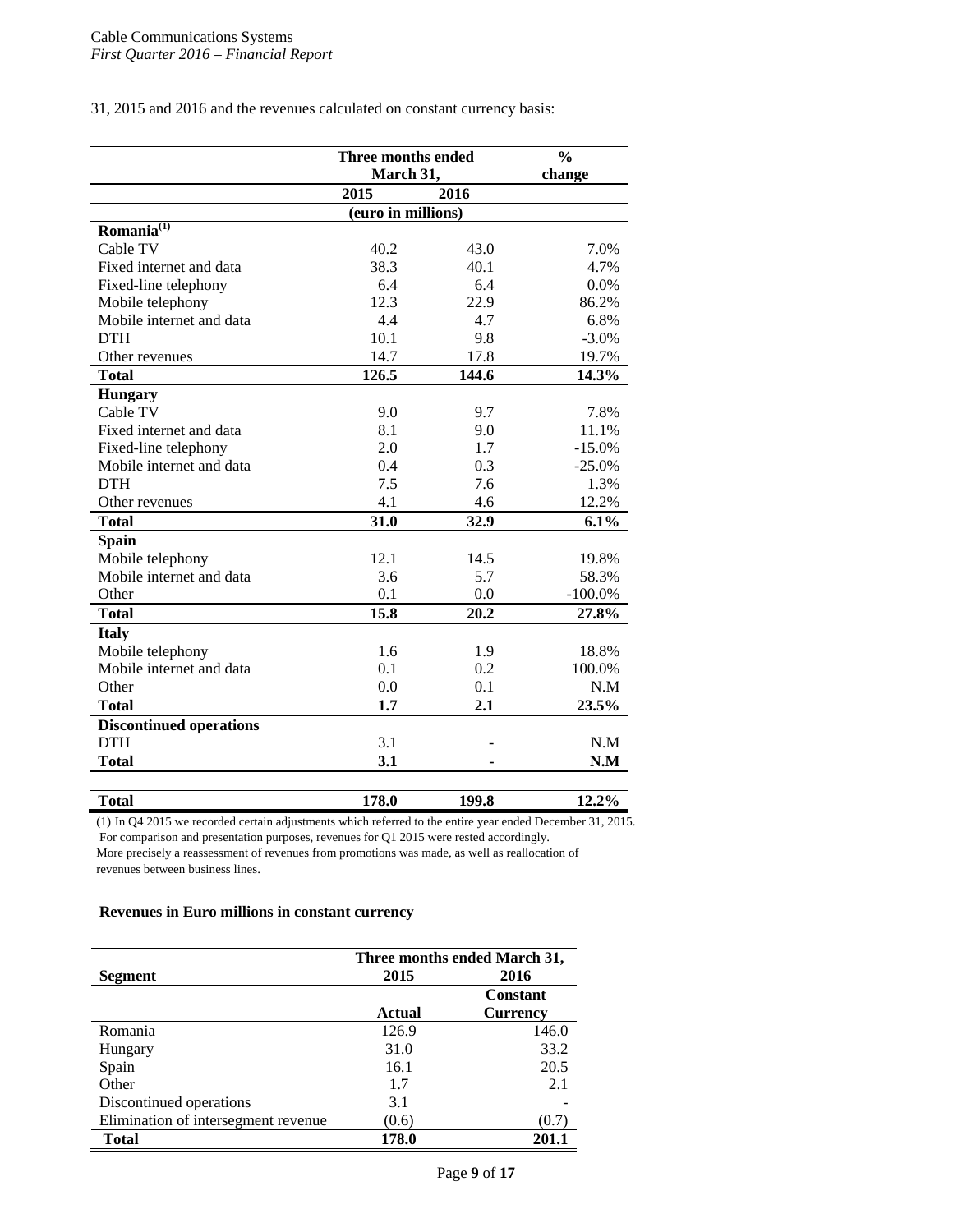*Revenues in Romania* (including intersegment revenues) for the three months ended March 31, 2016 were €145.0 million compared with €126.9 million (restated) for the three months ended March 31, 2015, an increase of 14.3%. On a constant currency basis (by reference to the 1<sup>st</sup> quarter of 2015 average exchange rates), our revenues in Romania would have been €146 million for the three months ended March 31, 2016 (higher by €0.9 million), leading to an aggregate increase of 15.1%. Revenue growth in Romania was driven primarily by an increase in our mobile telephony RGUs and ARPU, cable TV and fixed internet and data RGUs and other revenues. Mobile telephony RGUs increased from 1,485,000 at March 31, 2015 to 2,060,000 at March 31, 2016, an increase of 38.7%. This increase is the result of our attractive offers with competitive tariffs and also the possibility of acquiring a mobile handset. As a result, also the ARPU from mobile telephony increased in the three months ended March 31, 2016 to 3.85  $\epsilon$ month compared with 2.86  $\epsilon$ month for the three months ended March 31, 2015, an increase of 34.6%. Our cable TV RGUs increased from 2,633,000 at March 31, 2015 to 2,752,000 at March 31, 2016, an increase of 4.5%, and our fixed internet and data RGUs increased from 1,868,000 at March 31, 2015 to 2,013,000 at March 31, 2016, an increase of 7.8%. Both increases were driven primarily by our investments in expanding and upgrading our fiber optic network, which allowed us to connect more customers to our fiber optic network. Other revenues increased mainly as a result of revenues from sales of equipment to our customers, as well as increase in revenues from advertising. Growth in our cable TV, fixed internet and data, mobile telephony and other revenues were partially offset by a decrease in our number of DTH RGUs and a decrease in residential fixed telephony RGUs and ARPU. DTH RGUs decreased from 693,000 at March 31, 2015 to 666,000 at March 31, 2016, a decrease of 3.9%. Residential fixed telephony RGUs decreased from 1,331,000 at March 31, 2015 to 1,270,000 at March 31, 2016, a decrease of 4.6%. Fixed telephony ARPU increased from 1.26 €month for the three months ended March, 2015 to 1.30  $\epsilon$  month for the three months ended March 31, 2016, an increase of 3.2%.

*Revenues in Hungary* for the three months ended March 31, 2016 were €32.9 million compared with €31.0 million for the three months ended March 31, 2015, an increase of 6.1%. On a constant currency basis (by reference to  $1<sup>st</sup>$  quarter of 2015 average exchange rates), our revenues in Hungary would have grown by an additional €0.3 million to €33.2 million for the three months ended March 31, 2016, an increase of 7.1%. The increase in revenues was principally due to an increase in our cable TV RGUs as well as fixed internet and data RGUs. Our cable TV RGUs increased from 416,000 at March 31, 2015 to 452,000 as at March 31, 2016, an increase of 8.7%. Our fixed internet and data RGUs increased from 355,000 at March 31, 2015 to 398,000 at March 31, 2016, an increase of 12.1%. Our fixed-line telephony RGUs increased from 307,000 at March 31, 2015 to 334,000 at March 31, 2016, an increase of 8.8%. Despite the increase in the fixed-line telephony RGUs, the revenues decreased as a result of price revision due to decrease in interconnection rates, as well as lower usage of the fixed line services. The above increases were partially offset by a decrease in our DTH RGUs. Our DTH RGUs decreased from 326,000 at March 31, 2015 to 317,000 at March 31, 2016, a decrease of 2.8%.

*Revenues in Spain* (including intersegment revenues) for the three months ended March 31, 2016 were  $\epsilon$ 20.5 million compared with  $\epsilon$ 16.1 million for the three months ended March 31, 2015, an increase of 27.3%. This growth was the result of an increase in our number of mobile telephony RGUs from 451,000 at March 31, 2015 to 510,000 at March 31, 2016, an increase of 13.1%, and an increase in the number of mobile internet and data RGUs from 203,000 at March 31, 2015 to 240,000 at March 31, 2016, an increase of 18.2%.

*Revenues in Other (Italy)* for the three months ended March 31, 2016 were €2.1 million compared with €1.7 million for the three months ended March 31, 2015, an increase of 23.5%. The increase in revenues was due to an increase our mobile telephony RGUs from 54,000 at March 31, 2015 to 62,000 as at March 31, 2016.

*Revenues in Discontinued Operations (Czech Republic subsidiary disposed of in April 2015)* for the three months ended March 31, 2016 were nil. For the three months ended March 31, 2015 revenues were €3.1 million.

# *Total operating expenses*

Our total operating expenses for the three months ended March 31, 2016 were €181.5 million compared with €168.9 million (restated) for the three months ended March 31, 2015, an increase of 7.5%.

The table below sets out the expenses per segment (which excludes depreciation and amortization) as a percentage of revenues for the three months ended March 31, 2015 and 2016 (including intersegment transactions).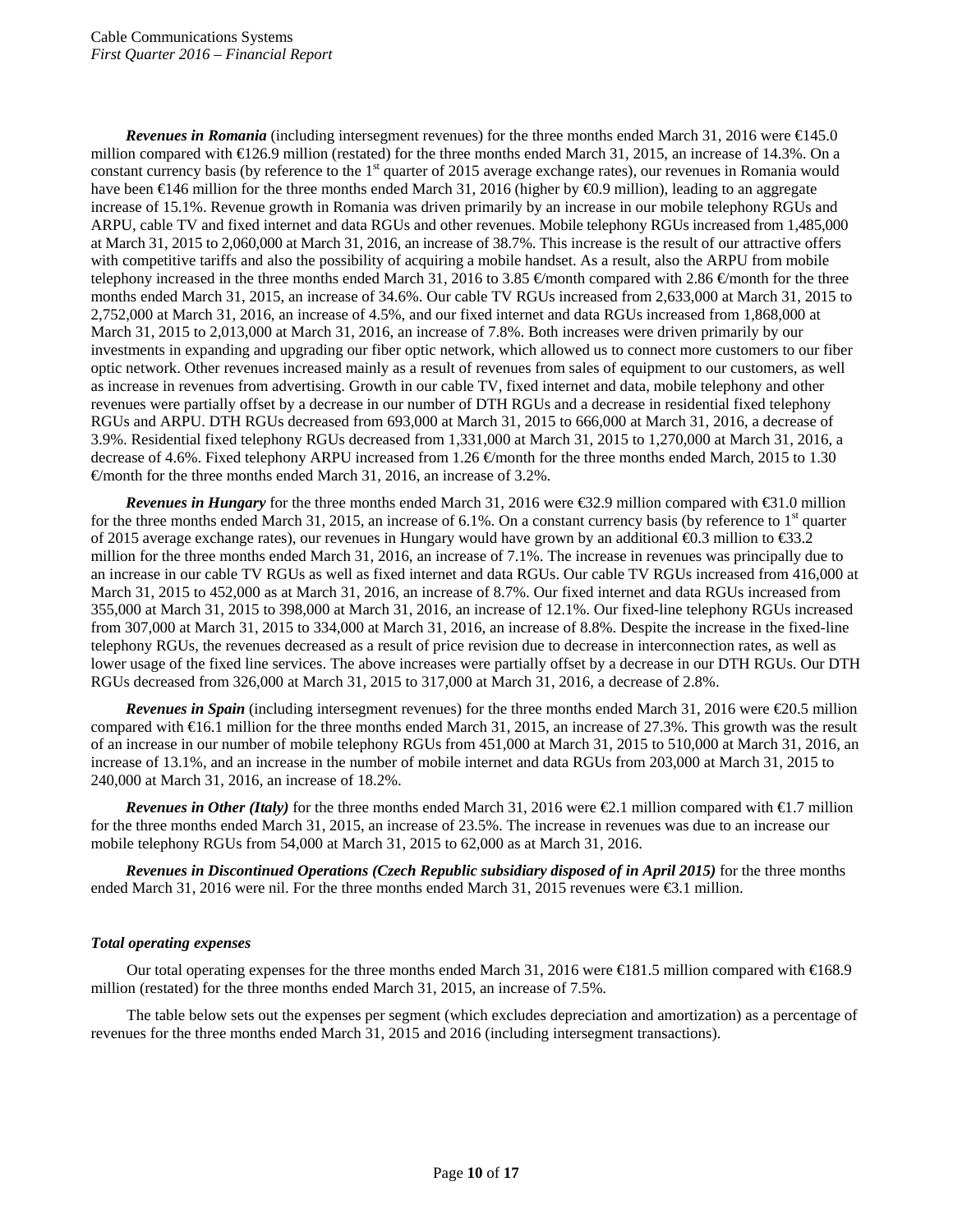|                         | Three months ended March 31,     |         |  |  |  |
|-------------------------|----------------------------------|---------|--|--|--|
| <b>Segment</b>          | 2015                             | 2016    |  |  |  |
|                         | <b>Expenses as % of revenues</b> |         |  |  |  |
| Romania                 | 67.01%                           | 66.65%  |  |  |  |
| Hungary                 | 60.46%                           | 59.63%  |  |  |  |
| Spain                   | 86.74%                           | 83.58%  |  |  |  |
| Other                   | 150.30%                          | 145.10% |  |  |  |
| Discontinued operations | 67.23%                           | N.M     |  |  |  |

*Operating expenses in Romania* (including intersegment expenses) for the three months ended March 31, 2016 were €96.6 million compared with €85 million (restated) the three months ended March 31, 2015, an increase of 13.6%. This increase is in line with growth of the business. The largest cost increase comes mainly from interconnection fees related to our mobile operations.

*Operating expenses in Hungary* for the three months ended March 31, 2016 were €19.6 million compared with €18.7 million the three months ended March 31, 2015, an increase of 4.8%. This is mainly the result of the increase in direct costs associated with the increase in RGUs in cable tv and fixed telephony business lines.

*Operating expenses in Spain* (including intersegment expenses) for the three months ended March 31, 2016 were €17.1 million compared with €14.0 million for the three months ended March 31, 2015, an increase of 22.1%. This increase is the result of an increase in the traffic as a result of an increase in our RGU number.

*Operating expenses in Other (Italy)* for the three months ended March 31, 2016 were €3.1 million compared with €2.5 million for the three months ended March 31, 2015, an increase of 24%. The increase is the result of higher RGUs and traffic in our subsidiary in Italy. In addition we incurred certain costs related to migration to Telecom Italia.

*Operating expenses in Discontinued Operations (Czech Republic subsidiary disposed of in April 2015)* for the three months ended March 31, 2016 were nil compared with €2.1 million for the three months ended March 31, 2015.

#### *Depreciation, amortization and impairment of tangible and intangible assets*

Depreciation, amortization and impairment of tangible and intangible assets was €45.7 million for the three months ended March 31, 2016 compared with €47.3 million for three months ended March 31, 2015, a decrease of 3.4%. This decrease was primarily due to slightly lower depreciation of CPE.

*Other income* for the three months ended March 31, 2016 of €3.3 million represents mark to market gain from fair valuation of energy trading contracts.

#### *Operating profit*

For the reasons set forth above, our operating profit was €21.6 million for the three months ended March 31, 2016 compared with €9.1 million (restated) for three months ended March 31, 2015.

#### *Net finance expense*

We recognized net finance expense of €7.4 million in the three months ended March 31, 2016 compared with €7.7 million in the three months ended March 31, 2015. The slight decrease is mainly the result of fluctuations in mark to market fair value assessment of derivative instruments, together with lower net foreign exchange result recorded in the three months period ended March 31, 2016.

# *Profit / Loss before taxation*

For the reasons set forth above, we had a profit before taxation of  $\epsilon 44.3$  million for the three months ended March 31, 2016 compared with a profit before taxation of €1.5 million (restated) for the three months ended March 31, 2015.

#### *Income tax expense*

An income tax expense of  $\bigoplus$ .3 million was recognized in the three months ended March 31, 2016 as a result of the net profit incurred profit in that period, adjusted for the effect of non-deductible expenses. An income tax expense of €1.2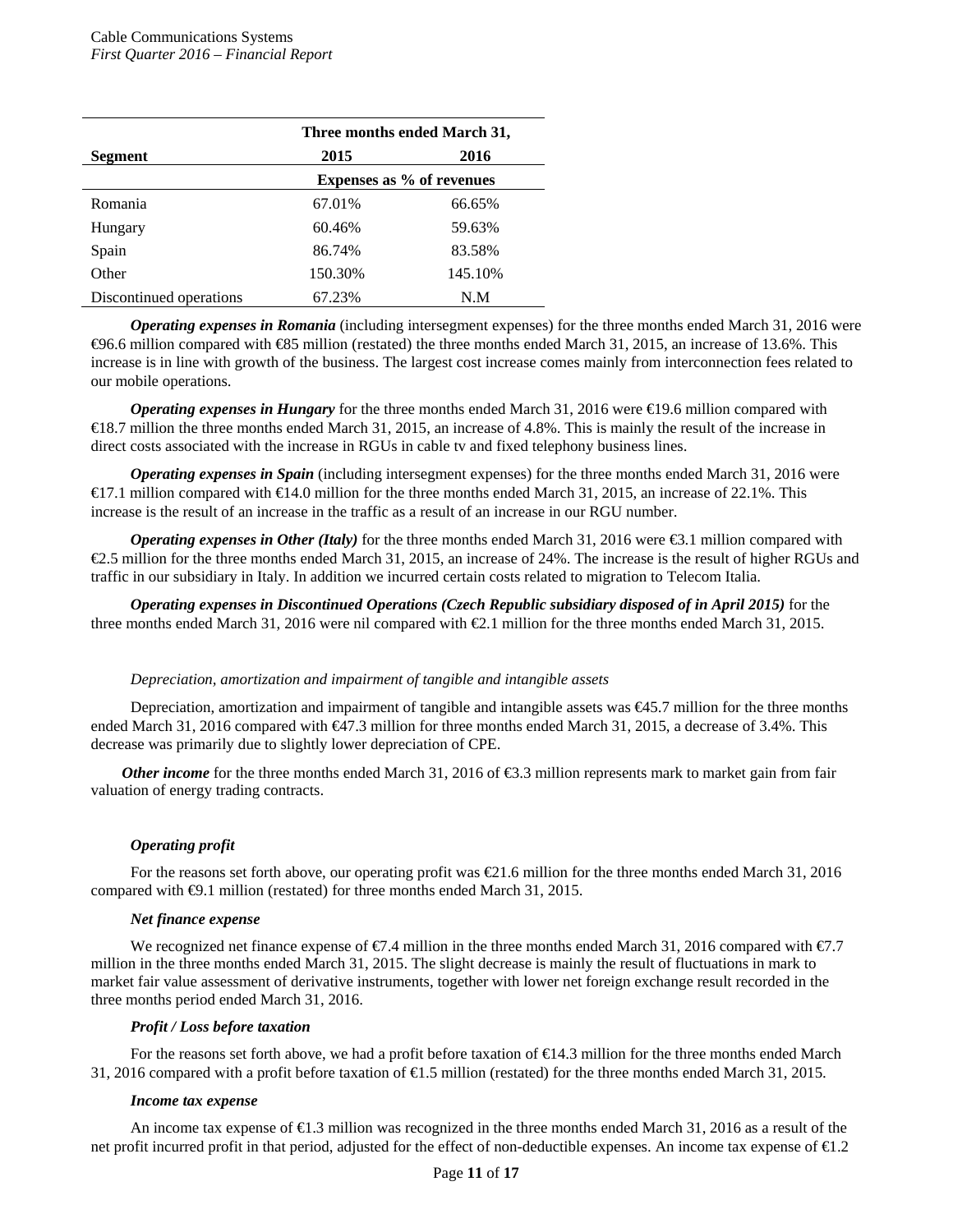million was recognized in the three months ended March 31, 2015 for the same reasons.

#### *Profit/ Loss for the year*

For the reasons set forth above, our net profit for the three months ended March 31, 2016 was €13.0 million and our net profit for the three months ended March 31, 2015 was €0.3 million (restated).

# **LIQUIDITY AND CAPITAL RESOURCES**

Historically, our principal sources of liquidity have been our operating cash flows and debt financing. Going forward, we expect to fund our cash obligations and capital expenditures primarily out of our operating cash flows, supplemented in part by the 2015 Senior Facilities Agreement (signed on April 30, 2015), the ING Facilities Agreement, the Citi Facilities Agreement, other letter of guarantee facilities and other credit agreements. We believe that our strong and, in local currency, relatively predictable operating cash flows will continue to allow us to maintain a flexible capital expenditure policy.

All of our businesses generally produce positive operating cash flows that are relatively constant from month to month. Variations in our aggregate cash flow during the periods under review principally represented increased or decreased cash flow used in investing activities and cash flow from financing activities.

We have made and intend to continue to make significant investments in the growth of our businesses by acquiring new and renewing existing content rights, expanding our mobile telecommunications network and our fiber optic networks and procuring CPE which we lend free of charge to our customers for the duration of their subscriptions.

We also believe that, for the coming 12 months, our operating cash flows will be adequate to fund our working capital requirements.

#### **Historical Cash Flows**

The following table sets forth, for the three months ended March 31, 2015 and 2016 our consolidated cash flow from operating activities, cash flow from investing activities and cash flow from financing activities.

|                                                                          | Three months<br>ended March 31, |        |  |
|--------------------------------------------------------------------------|---------------------------------|--------|--|
|                                                                          | 2015                            | 2016   |  |
|                                                                          | (euro in millions)              |        |  |
| Cash flows from operations before working capital changes <sup>(1)</sup> | 54.5                            | 66.8   |  |
| Cash flows from changes in working capital $^{(1)}$                      | 14.8                            | (5.9)  |  |
| <b>Cash flows from operations</b>                                        | 69.3                            | 60.8   |  |
| Interest paid                                                            | (3.6)                           | (3.2)  |  |
| Income tax paid                                                          | (0.9)                           | (0.8)  |  |
| <b>Cash flow from operating activities</b>                               | 64.8                            | 56.8   |  |
| Cash flow used in investing activities                                   | (57.7)                          | (59.9) |  |
| <b>Cash flows from financing activities</b>                              | (2.9)                           | 2.5    |  |
| Net increase (decrease) in cash and cash equivalents                     | 4.2                             | (0.6)  |  |
| Cash and cash equivalents at the beginning of the period                 | 54.3                            | 49.7   |  |
| Effect of exchange rate fluctuation on cash and cash equivalent held     | (0.9)                           | (0.6)  |  |
| Cash and cash equivalents at the closing of the period                   | 57.6                            | 48.6   |  |

 $<sup>(1)</sup>$  In Q4 2015 we recorded certain adjustments which referred to the entire year-ended December 31, 2015.</sup> For comparison and presentation purposes, Q1 2015 results and cash flows were restated accordingly.

*Cash flows from operations before working capital changes* were €66.8 million in the three months ended March 31, 2016 and €54.5 million (restated) in the three months ended March 31, 2015 for the reasons discussed above under "*— Results of Operations for the three months ended March 31, 2016 and 2015.*"

The following table shows changes in our working capital: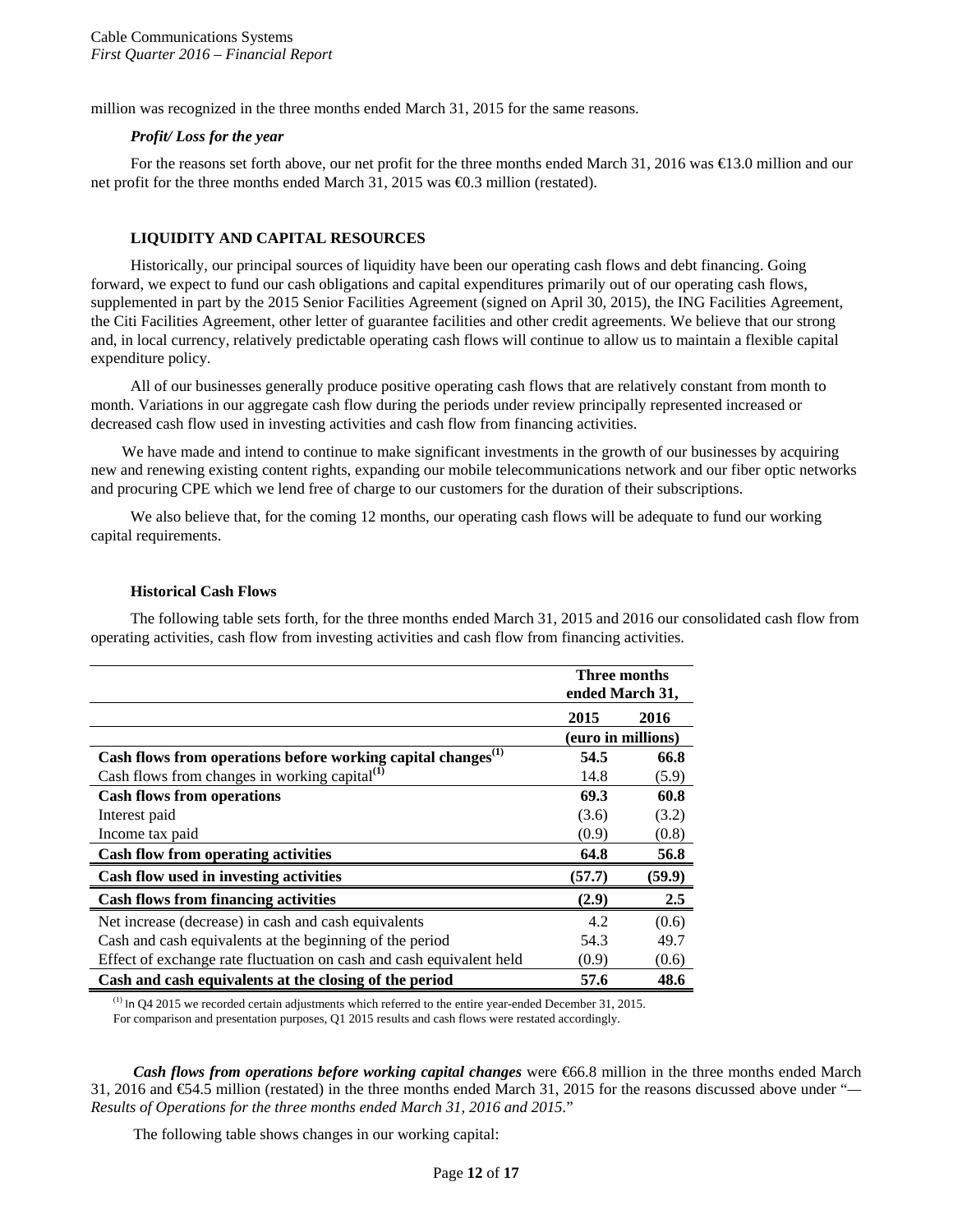|                                                             | Three months ended<br>March 31, |        |
|-------------------------------------------------------------|---------------------------------|--------|
|                                                             | 2015                            | 2016   |
| <b>Changes in:</b>                                          | (euro in millions)              |        |
| Trade receivables and other assets <sup>(1)</sup>           | (7.7)                           | (20.6) |
| Inventories                                                 | 1.7                             | 0.5    |
| Trade payables and other current liabilities <sup>(1)</sup> | 15.4                            | 9.4    |
| Deferred revenue                                            | 5.4                             | 4.9    |
| <b>Total</b>                                                | 14.8                            | (5.9)  |

 $^{(1)}$ In Q4 2015 we recorded certain adjustments which referred to the entire year-ended December 31, 2015. For comparison and presentation purposes, Q1 2015 results and cash flows were restated accordingly.

We had a net working capital requirement of €5.9 million in the three months ended March 31, 2016. The net working capital requirements is mainly the result of an increase in trade receivables balances coming mostly from the energy activity. This is partially offset by a decrease in trade payables balances of  $\Theta$ .4 million mainly due to reverse factoring agreements concluded with suppliers of equipments, which increased the long-term fixed assets payables balance, but on the other hand allowed for higher payments of the overall trade payables balances.

We had a net working capital of  $\bigoplus$  4.8 million (restated) in the three months ended March 31, 2015. This is the result of an increase in trade payables of  $\bigoplus$ 5.4 due to sales of equipments, especially mobile handsets, increase in several other expenses such as mobile interconnection, salaries and programming. The net working capital is also the result of an increase in deferred revenue, mainly as a result of increase in our RGUs in Romania and Hungary. These changes were partially offset by an increase in our trade receivables and other assets balances of €7.7 million primarily as a result of sale of customer equipment in installments and/or with a subsidy to our subscribers.

*Cash flows from operating activities* were €6.8 million in the three months ended March 31, 2016 and €64.8 million in the three months ended March 31, 2015. Included in these amounts are deductions for interest paid and income tax paid, which were €4.0 million in the three months ended March 31, 2016 and €4.5 million in the three months ended March 31, 2015.

*Cash flows used in investing activities* were €59.9 million in the three months ended March 31, 2016 and €7.7 million in the three months ended March 31, 2015.

Purchases of property, plant and equipment were  $\text{\textsterling}8.2$  million in the three months ended March 31, 2016 and  $\text{\textsterling}0.5$ million in the three months ended March 31, 2015. The increase is the result of higher investments in our fixed and mobile networks in Romania.

Purchases of intangible assets were  $\text{\textsterling}0.4$  million in the three months ended March 31, 2016 and  $\text{\textsterling}5.8$  million in the three months ended March 31, 2015. In the 3 months period ended March 31, 2015 there were higher payments made for sport rights (Romanian Football League).

Payments for acquisition of subsidiaries were €1.3 million in the three months ended March 31, 2016 and €1.4 million in the three months ended March 31, 2015.

*Cash flows from financing activities* were a positive amount of €2.5 million (representing an inflow) in the three months ended March 31, 2016 and a negative amount of €2.9 million (representing an outflow) in the three months ended March 31, 2015. In February 2016 a new loan agreement was concluded in amount of RON 32 million (EUR 7.2 million equivalent) repayable in 5 years, which was used for the acquisition of a property in Bucharest. Out of the total facility, the amount drawn was RON 31.6 million (EUR 7.1 million equivalent). During the first quarter of 2016 we have repaid interest for our 2015 Senior Facility and settled derivatives in amount of €3.7 million.

#### **Contractual Obligations**

Our principal contractual obligations consist of our obligations in respect of financial indebtedness that is owed under our credit facilities, our contractual obligations for the lease of satellite capacity from Intelsat, the annual radio spectrum fees for our mobile licenses in Romania and Hungary, the remaining payments for certain broadcasting rights, operational leasing arrangements and financial leasing arrangements for part of our headquarters in Bucharest, and certain other assets.

The following table sets forth our payment obligations as at March 31, 2016 based on the agreements in place as at that date. We expect that our contractual commitments may evolve over time in response to current business and market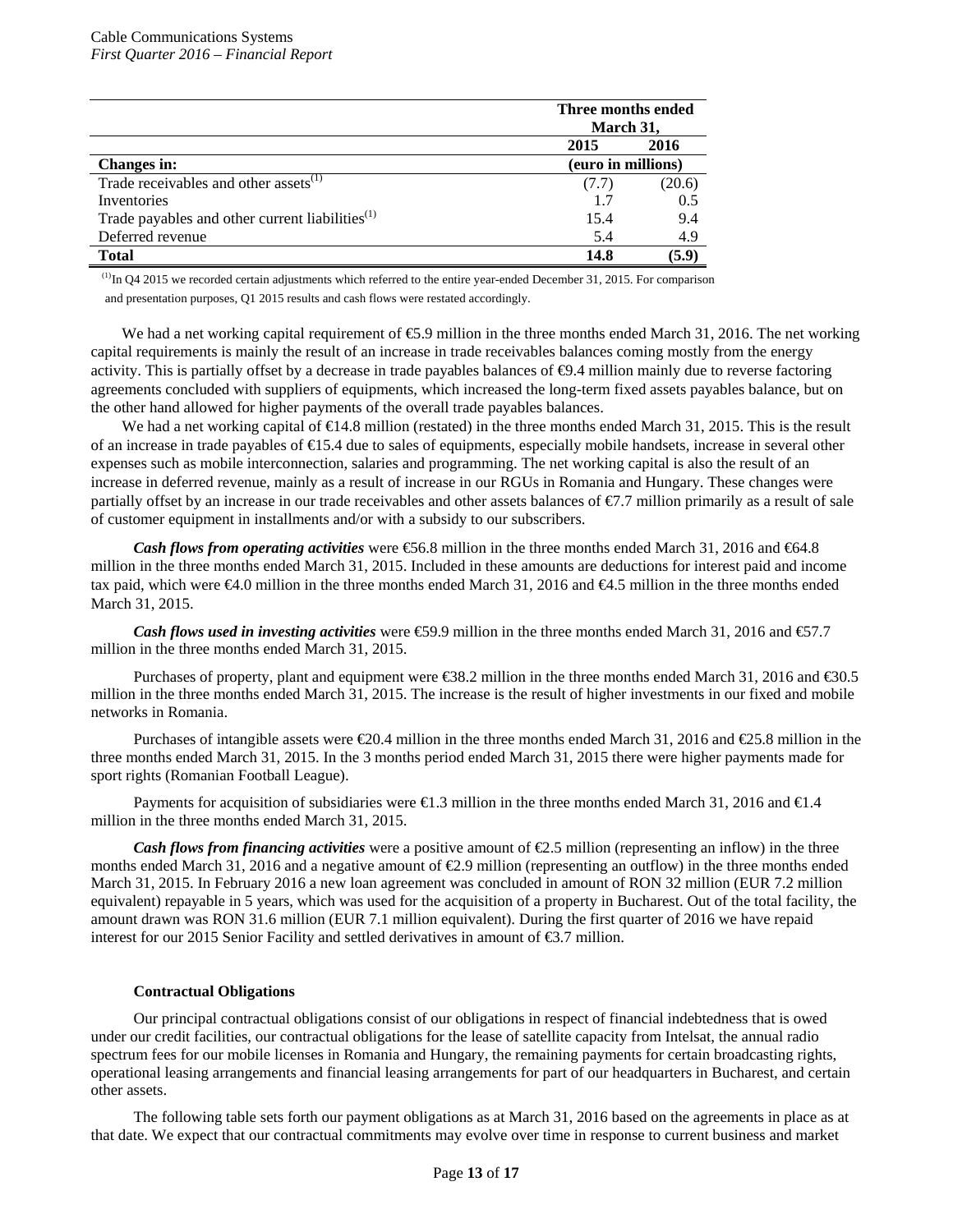conditions, with the result that future amounts due may differ considerably from the expected amounts payable set out in this table:

|                                         | <b>TOTAL</b> | April 1, 2016 -<br><b>March 31, 2017</b> | April 1, 2017 -<br><b>March 31, 2019</b> | April 1, 2019 -<br><b>March 31, 2021</b> | <b>April 1, 2021</b><br>and after |
|-----------------------------------------|--------------|------------------------------------------|------------------------------------------|------------------------------------------|-----------------------------------|
|                                         |              |                                          | (euro in millions)                       |                                          |                                   |
| Interest bearing loans and              |              |                                          |                                          |                                          |                                   |
| borrowings, including short term        |              |                                          |                                          |                                          |                                   |
| facilities                              | 891          | 112.0                                    | 194.9                                    | 583.9                                    | 0.0                               |
| Finance lease obligations $^{(1)}$      | 9.1          | 2.4                                      | 4.7                                      | 1.0                                      | 1.0                               |
| Overdraft facilities                    | 3.5          | 3.5                                      | 0.0                                      | 0.0                                      | 0.0                               |
| Capital expenditure and operating       |              |                                          |                                          |                                          |                                   |
| expenditure contractual                 |              |                                          |                                          |                                          |                                   |
| commitments <sup><math>(2)</math></sup> | 227          | 106.4                                    | 72.7                                     | 17.8                                     | 30.6                              |
| Acquisition of subsidiaries             | 1.5          | 1.5                                      |                                          |                                          |                                   |
| Trade and other payables <sup>(3)</sup> | 290.2        | 278.9                                    | 11.3                                     |                                          |                                   |
| Interest rate swaps used for            |              |                                          |                                          |                                          |                                   |
| hedging                                 | 8.5          | 8.5                                      |                                          |                                          |                                   |
| <b>Total</b>                            | 1.431.1      | 513.2                                    | 283.6                                    | 602.7                                    | 31.6                              |

(1) Includes estimated interest. Interest was estimated by using 3-month EURIBOR or a fixed rate as of March 31, 2016 for all future periods.

(2) Includes mainly payments for premium content, satellite usage, spectrum fee payments, open orders for purchases of equipment and obligations under agreements to lease real property or movable property that are enforceable and legally binding and that specify all significant terms (*e.g.*, object of the lease, pricing terms and duration). (3) Includes trade payables, other long-term liabilities and income tax.

#### **Financial Obligations**

#### *Bond (the Notes)*

On October 25, 2013, CCS entered into a Purchase Agreement through which on November 4, 2013 issued Notes with a value of €450 million. The Notes, are secured, by (i) substantially all of the movable assets of RCS&RDS, including bank accounts, receivables, intellectual property rights, networks, equipment, inventories, insurance and proceeds related to any of the foregoing, (ii) certain shares of the Company's material subsidiaries and its own treasury shares, in each case, held by the Company and (iii) certain assets of the Company, including the shares it holds in RCS&RDS, certain bank accounts and receivables under the Proceeds Loan (collectively, the "Collateral"). The Collateral is shared with the 2015 Senior Facilities Agreement, ING Facilities Agreement and the Citi Facilities Agreement on a *pari passu* basis pursuant to the terms of the Intercreditor Agreement. The Proceeds Loan is the loan provided by CCS to its subsidiary, RCS&RDS on 4 November 2013.

In 2014 we concluded coupon swaps for the entire Proceeds Loan's value (€450 million), all with a termination date of 23 September 2016.

#### *2015 Senior Facilities Agreement*

On April 30, 2015 we entered into a committed facility agreement, as borrower, with BRD-Groupe Societe Generale, Citibank, London branch, ING Bank, and Unicredit Tiriac Bank as mandated lead arrangers, for the repayment of our 2013 Senior Facilities Agreement (the "**2015 Senior Facilities Agreement**"). The 2015 Senior Facilities Agreement is unconditionally guaranteed by CCS on a senior secured basis, and shares in the Collateral pursuant to the terms of the Intercreditor Agreement.

The 2015 Senior Facilities Agreement consisted initially of a term loan facility with a capacity of RON 994.2 million and a revolving credit facility with a capacity of RON 39.8 million. The facility could have been increased by EUR 25 million (in RON and the exchange rate from the date of the notice) until the end of 2015. The interest rate under the 2015 Senior Facilities Agreement is floating at a margin of 2.5% per annum plus ROBOR. Interest is payable every three months.

The 2015 Senior Facilities Agreement contains certain financial covenants, including maintaining: (i) at the end of each accounting quarter a maximum consolidated total net indebtedness to EBITDA ratio of 3.75 until December 31, 2016 and afterwards a maximum consolidated total net indebtedness to EBITDA ratio of 3.25; and (ii) a minimum EBITDA to net total interest ratio of 3.75 until December 31, 2016 and afterwards a minimum EBITDA to net total interest ratio of 4.25.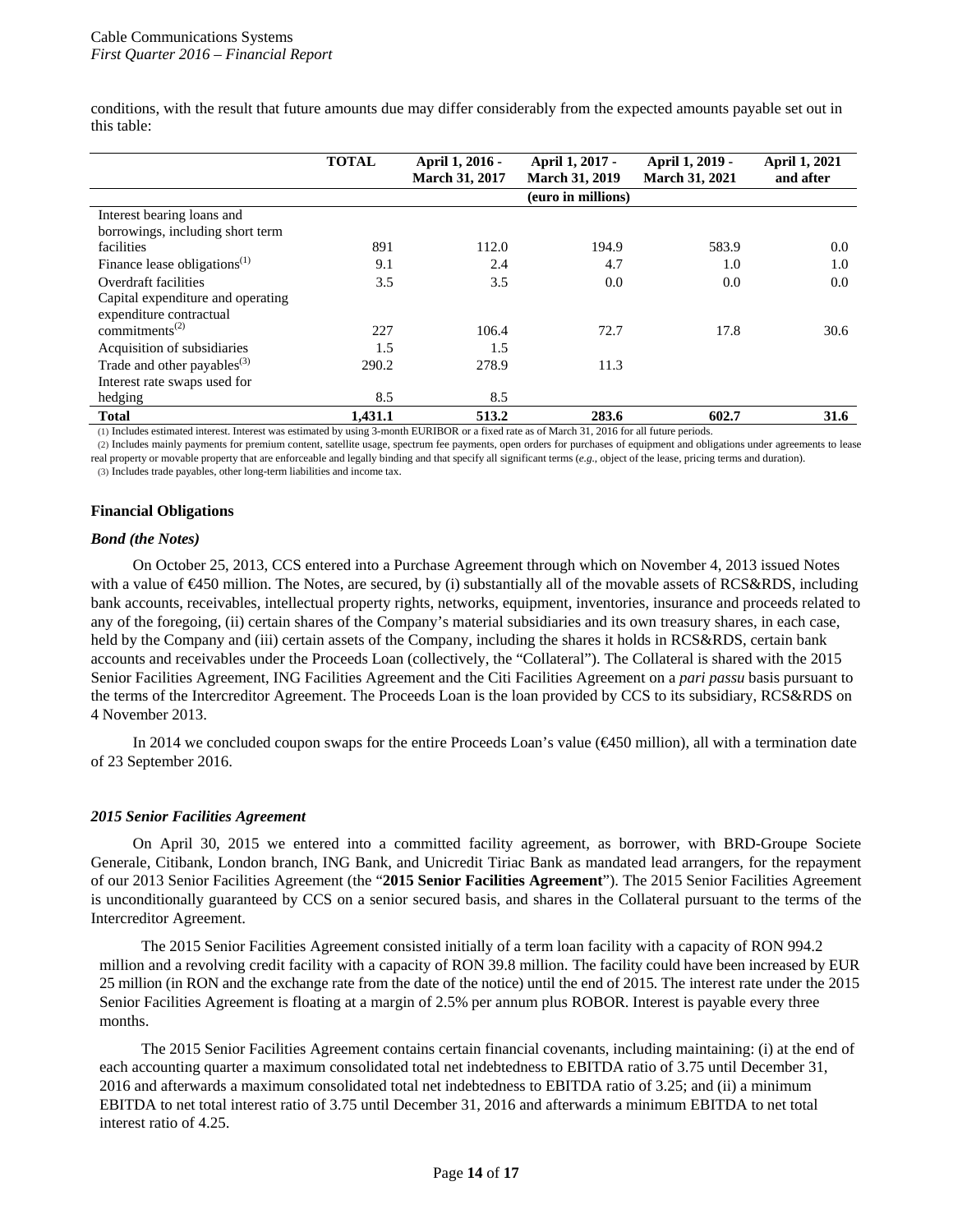The 2015 Senior Facilities Agreement contains certain other covenants, including a cross-default provision pursuant to which an event of default occurs if any financial obligation of the Group is not paid when due or becomes payable or is capable of becoming payable before its due date or any facility under which financial obligations arise ceases to be available or becomes capable of early termination.

On May 22, 2015 we drew the amount available from both the term loan facility and the revolving credit facility. The term loan facility is repayable in 10 equal semiannual installments starting with October 30, 2015 and the revolving credit facility is repayable in full on April 30, 2018. On 29<sup>th</sup> December 2015 we have drawn an additional amount of RON 105.4 million from the term loan and the revolver credit ("Accordion Agreement"). On 29<sup>th</sup> April 2016 we repaid the second principal installment in amount of RON 110 million.

 On May 22, 2015 we concluded an interest rate SWAP for the entire initial term loan facility through which interest is fixed until maturity date. The interest rate SWAP is secured by the Collateral pursuant to the terms of the Intercreditor Agreement.

 The interest rate for the additional amount drawn ("Accordion Agreement") in December 2015 is fixed through interest rate SWAP for the term loan facility portion and floating ROBOR + 2.5% for the revolver credit portion.

#### *ING Facilities Agreement*

On November 1, 2013, we entered, into the ING Facilities Agreement with ING Bank N.V. in order to consolidate the Group's existing credit facilities with ING Bank N.V. into a single facility for working capital purposes. The existing facilities with ING Bank N.V. were fully repaid and terminated on November 4, 2013 using the proceeds of the Bond and the 2013 Senior Facilities Agreement. The ING Facilities Agreement entered into force thereafter. The ING Facilities Agreement is sharing in the Collateral, pursuant to the terms of the Intercreditor Agreement.

The ING Facilities Agreement consists of (i) an uncommitted overdraft facility of up to  $\epsilon$ 5.0 million and (ii) an uncommitted facility for letters of guarantee of up to  $\epsilon$ 5.0 million.

As of March 31, 2016, we had €3.5 million drawn under the overdraft facility and out of the uncommitted facility for letters of guarantee, total amount of the Letters of Guarantee issued is  $\epsilon$ 2.0 million and lei 13.1 million.

# *Citi Facilities Agreement*

On October 25, 2013, we entered into, as borrower, the Citi Facilities Agreement with Citibank, to consolidate its existing uncommitted credit facilities with Citibank into a single uncommitted facility for working capital purposes. On October 25, 2013, the Company entered into a personal guarantee agreement with Citibank pursuant to which it provides Citibank with a personal guarantee for the due performance of the Citi Facilities Agreement by the Group.

On November 4, 2013 we repaid the Citi Facilities Agreement using the proceeds from the Bond and the 2013 Senior Facilities Agreement. Following the repayment, the maximum amount made available under the Citi Facilities Agreement was decreased. Currently, the Citi Facilities Agreement consists of (i) an uncommitted overdraft/bank guarantee facility in the amount of US\$ 7 million and (ii) an uncommitted bank guarantee facility with an initial amount of US\$4.1 million and  $\epsilon$ 500,000.

As of March 31, 2016, overdraft/bank guarantee facility utilized was (i) the cash overdraft facility was not used and, and (ii) we had letters of guarantee issued in the amount of US\$ 0.9 million, €1.0 million and lei 15.1 million.

# *BRD Letters of Guarantee Facility*

The BRD Letters of Guarantee Facility consists of an uncommitted bank guarantee facility with an amount of EUR 5 million. As of March 31, 2016 we had letters of guarantee issued by BRD with a value of €0.9 million.

#### *Santander Facility*

On October 30, 2015, we entered into a new short-term facility agreement with Banco Santander for €1.5 million ("the Santander Facility"). The maturity date for this new facility is October 30, 2016. As of March 31, 2016, the balance drawn under the Santander Facility was €0.18 million.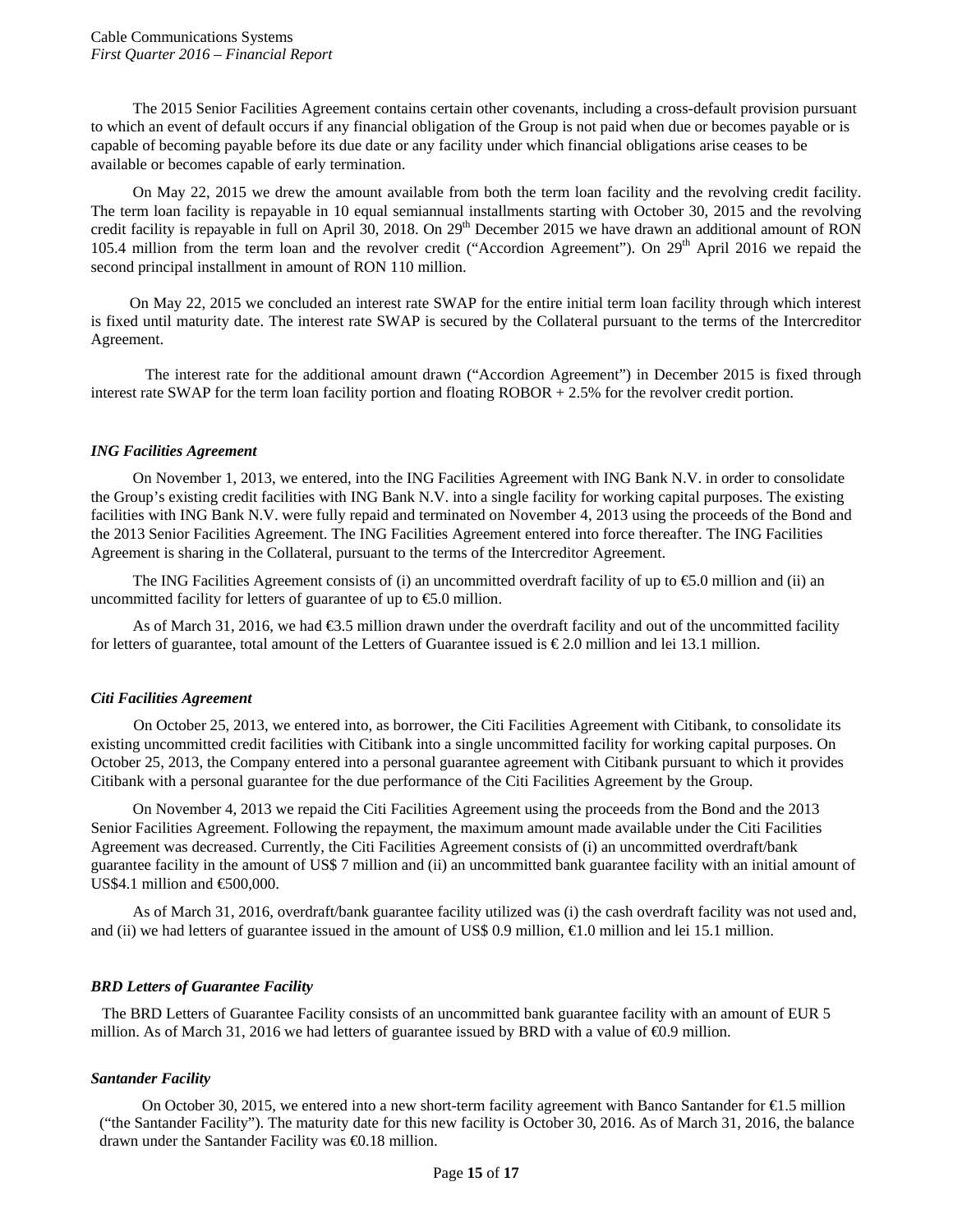#### *Caixa Facility*

On February 6, 2014, we entered into a facility agreement with Caixabank, S.A. (the "Caixa Facility"), containing an overdraft and a reverse factoring option. On January 30, 2015 we renewed the agreement and on July 28, 2015 we agreed to modify the facility agreement to get lower financing interest rates. The term of the Caixa Facility is indefinite and the maximum amount which can be used is €500,000. As of March 31, 2016, the balance drawn under the Caixa Facility overdraft was €0.09 million.

# *Unicredit facilities*

We have cash collateral agreements with UniCredit Tiriac Bank S.A. for issuance of letters of counter guarantees. As at March 31, 2016 we had letters of guarantee issued in amount of €0.2 million. These agreements are secured with moveable mortgage over cash collateral accounts opened with UniCredit Tiriac Bank S.A.

We have an agreement for an uncommitted overdraft/ bank guarantee facility in amount of  $\epsilon$  million. As at March 31, 2016 this facility was not used.

# *Libra Bank facility*

In February 2016 a new loan agreement was concluded in amount of RON 32 million (EUR 7.2 million equivalent) repayable in 5 years, which was used for the acquisition of a property in Bucharest. Out of the total facility, the amount drawn was RON 31.6 million (EUR 7.1 million equivalent). As at March 31, 2016 the outstanding amount was RON 31 million (EUR 6.9 million equivalent).

## *Financial Leasing Agreements*

As at March 31, 2016, we had four leasing agreements in place with a total outstanding value of approximately  $\mathcal{R}3$ . million.

One of these leasing agreements is a sale-leaseback arrangement entered into on May 11, 2009 for part of our headquarters in Bucharest with ING Lease Romania IFN SA. ING Lease Romania IFN SA has sold all its assets to Raiffeisen Leasing IFN SA at the end of January 2014. In December 2015 this lease was refinanced with an amount of €4.3 million. As at March 31, 2016, the outstanding amount under the sale-leaseback agreement was EUR 4 million.

We have also entered into a leasing agreement for a parcel of land in Poiana Brasov city, Brasov County, with a financed amount of €3.2 million (excluding VAT). As at March 31, 2016, the outstanding amount under this leasing agreement was €2.3 million.

In December 2015 we entered into 2 lease agreements with Unicredit Leasing IFN for two buildings in Timisoara and Arad for a total financed amount of  $\epsilon 2.2$  million. As at March 31, 2016, the outstanding amount under these leases was  $\epsilon$ 2 million.

#### **Pension Obligations**

Under the regulatory regimes applicable in our countries of operation, employers are required to make payments to a national social security fund for the benefit of employees. Other than these social security payments, we do not maintain any pension plans for employees and incur no pension obligations.

#### **Contingent Obligations**

Apart from the commitments described above, we have no material contingent obligations.

#### **OFF-BALANCE SHEET ARRANGEMENTS**

Other than commitments included under the caption "capital expenditure and operating expenditure contractual commitments" in "*Contractual Obligations*" we do not have any material off-balance sheet arrangements.